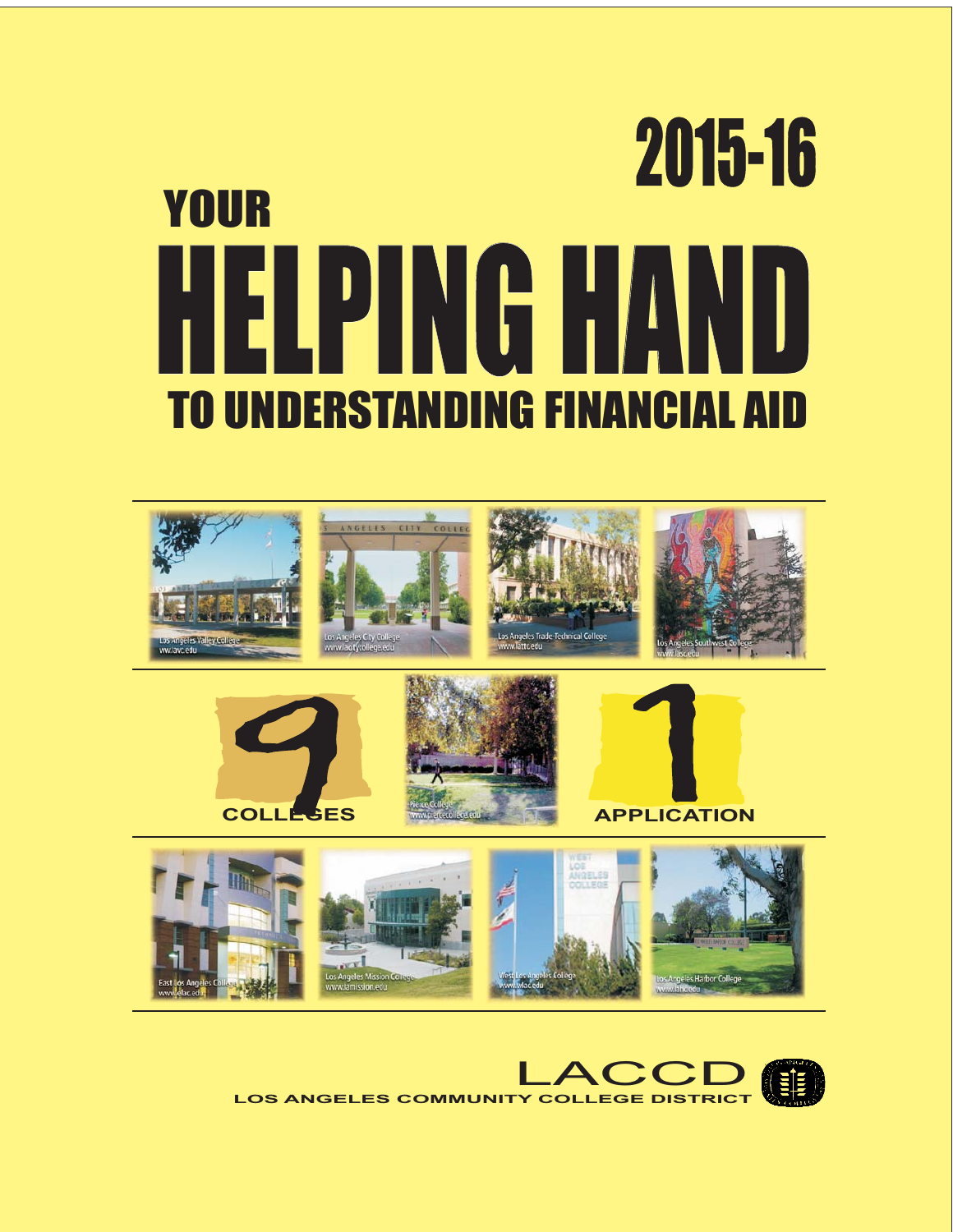#### **LOS ANGELES COMMUNITY COLLEGE DISTRICT**

**EAST LOS ANGELES COLLEGE [ELAC] (001222)** 1301 Avenida Cesar Chavez Monterey Park, California 91754 (323) 265‐8738 www.elac.edu

**LOS ANGELES CITY COLLEGE [LACC] (001223)** 855 North Vermont Avenue Los Angeles, California 90029 (323) 953‐4000 x2025 www.lacitycollege.edu

**LOS ANGELES HARBOR COLLEGE [LAHC] (001224)** 1111 Figueroa Place Wilmington, California 90744 (310) 233‐4320 www.lahc.edu

#### **LOS ANGELES MISSION COLLEGE [LAMC] (012550)**

13356 Eldridge Avenue Sylmar, California 91342 (818) 364‐7648 www.lamission.edu

**LOS ANGELES PIERCE COLLEGE [LAPC] (001226)** 6201 Winnetka Avenue Woodland Hills, California 91371 (818) 719‐6428 www.piercecollege.edu

#### **LOS ANGELES SOUTHWEST COLLEGE [LASC] (007047)**

1600 West Imperial Highway Los Angeles, California 90047 (323) 241‐5338 www.lasc.edu

#### **LOS ANGELES TRADE‐TECHNICAL COLLEGE [LATTC] (001227)** 400 West Washington Boulevard

Los Angeles, California 90015 (213) 763‐7082 www.lattc.edu

# **LOS ANGELES VALLEY COLLEGE [LAVC] (001228)**

5800 Fulton Avenue Valley Glen, California 91401 (818) 947‐2412 www.lavc.edu

#### **WEST LOS ANGELES COLLEGE [WLAC] (008596)**

9000 Overland Avenue Culver City, California 90230 (310) 287‐4532 www.wlac.edu

#### **ADMINISTRATIVE OFFICES**

770 Wilshire Boulevard Los Angeles, California 90017 (213) 891‐2300 www.laccd.edu

#### **BOARD OF TRUSTEES**

Scott J. Svonkin, *President* Steve Veres, *Vice President* Mike Eng Mona Field Mike Fong (Interim) Ernest H. Moreno Nancy Pearlman Lamont G. Jackson, *Student Trustee*

#### **DISTRICT ADMINISTRATION**

Dr. Francisco Rodriguez, *Chancellor* Dr. Adriana D. Barrera, *Deputy Chancellor* Dr. Felicito Cajayon*, Vice Chancellor for Economic & Workforce Development* Bobbi Kimble, *Interim Vice Chancellor for Educational Programs and Institutional Effectiveness* Dr. Albert J. Roman, *Vice Chancellor for Human Resources* Jeanette Gordon, *Chief Financial Officer/Treasurer*  Camille A. Goulet, *General Counsel* James D. O'Reilly, *Chief Facilities Executive*

#### **CENTRAL FINANCIAL AID UNIT**

Cynthia V. Sandico, *Financial Aid Manager*

#### **COLLEGE FINANCIAL AID ADMINISTRATORS**

Lindy Fong, ELAC **E1-173** Michell Anderson, LACC Student Services Village,

Peggy Loewy Wellisch, LAHC Student Services/

Dennis Schroeder, LAMC Instructional Building

 Room 132 Administration, Room 114 Anafe Robinson, LAPC Student Services Building, Room 4800 Lynda Hall, LASC Student Services Center Building, 1<sup>st</sup> Floor, Room 104 Ludwig Perez, LATTC Student Services Building, Room 214 Vernon Bridges, LAVC Student Services Center Building, 1<sup>st</sup> Floor Glenn Schenk, WLAC Student Services Building (SSB) 2<sup>nd</sup> Floor, Room 210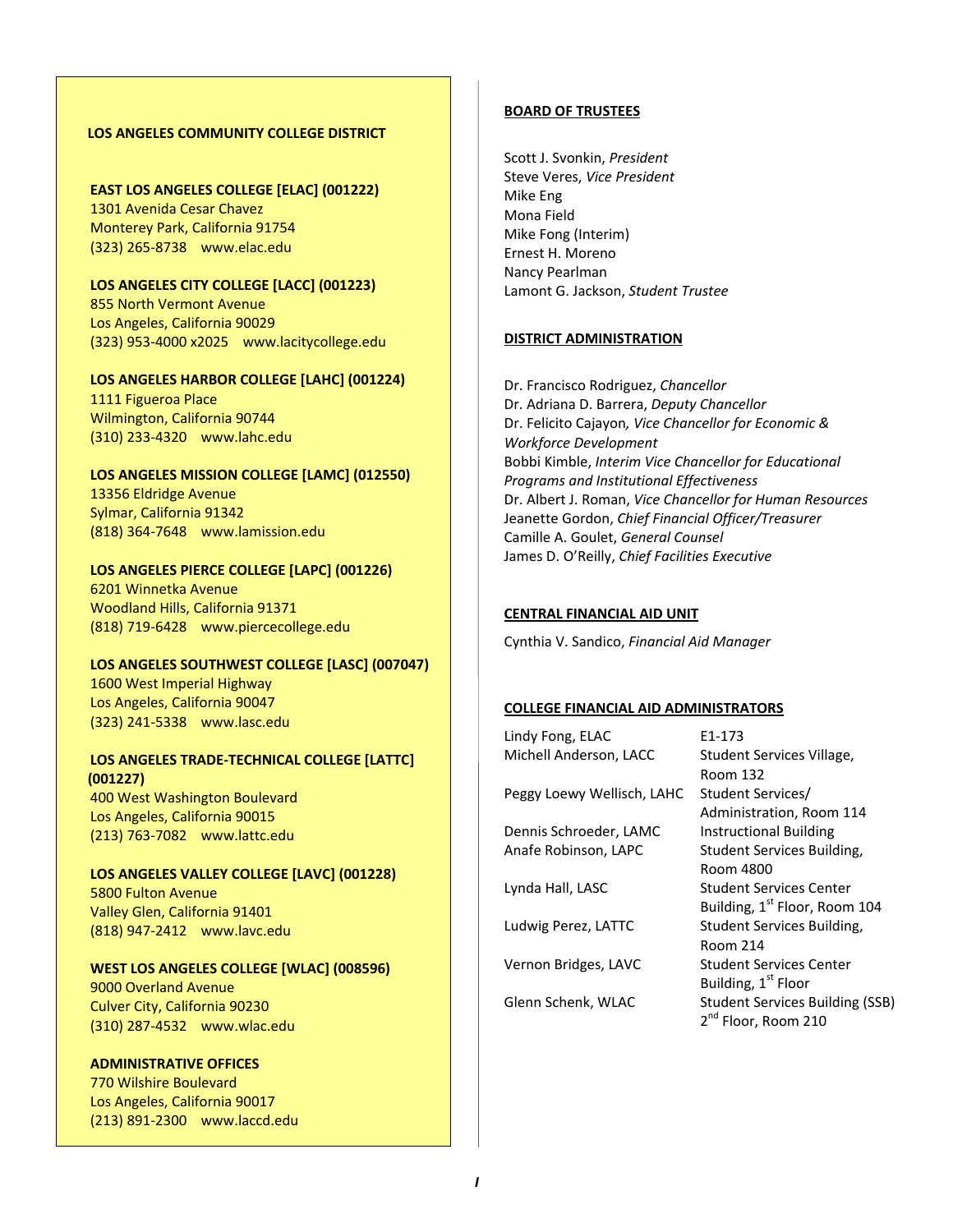# **TABLE OF CONTENTS**

| FINANCIAL AID ELIGIBILITY AND APPLICATION PROCESS  1 |                                                        |  |  |  |
|------------------------------------------------------|--------------------------------------------------------|--|--|--|
|                                                      |                                                        |  |  |  |
|                                                      |                                                        |  |  |  |
|                                                      |                                                        |  |  |  |
|                                                      | $\circ$                                                |  |  |  |
|                                                      |                                                        |  |  |  |
|                                                      |                                                        |  |  |  |
|                                                      |                                                        |  |  |  |
|                                                      |                                                        |  |  |  |
|                                                      |                                                        |  |  |  |
|                                                      |                                                        |  |  |  |
|                                                      |                                                        |  |  |  |
|                                                      |                                                        |  |  |  |
|                                                      |                                                        |  |  |  |
|                                                      |                                                        |  |  |  |
|                                                      |                                                        |  |  |  |
|                                                      |                                                        |  |  |  |
|                                                      |                                                        |  |  |  |
|                                                      | $\circ$                                                |  |  |  |
|                                                      | $\circ$                                                |  |  |  |
|                                                      | $\circ$                                                |  |  |  |
|                                                      | Special Criteria: Dependent's Fee Waiver  3<br>$\circ$ |  |  |  |
|                                                      | $\circ$                                                |  |  |  |
|                                                      | Surviving Dependents of Terrorist Attacks<br>$\circ$   |  |  |  |
|                                                      |                                                        |  |  |  |
|                                                      | $\circ$                                                |  |  |  |
|                                                      |                                                        |  |  |  |
|                                                      |                                                        |  |  |  |
|                                                      |                                                        |  |  |  |
|                                                      |                                                        |  |  |  |
|                                                      |                                                        |  |  |  |
|                                                      |                                                        |  |  |  |
|                                                      |                                                        |  |  |  |
|                                                      |                                                        |  |  |  |
|                                                      |                                                        |  |  |  |
|                                                      |                                                        |  |  |  |
|                                                      |                                                        |  |  |  |
|                                                      | Federal Supplemental Educational Opportunity           |  |  |  |
|                                                      |                                                        |  |  |  |
|                                                      |                                                        |  |  |  |
|                                                      |                                                        |  |  |  |
|                                                      |                                                        |  |  |  |
|                                                      | $\circ$                                                |  |  |  |
|                                                      | O                                                      |  |  |  |
|                                                      | O                                                      |  |  |  |
|                                                      | $\circ$                                                |  |  |  |
|                                                      |                                                        |  |  |  |
|                                                      |                                                        |  |  |  |
|                                                      |                                                        |  |  |  |

|         | THE CALIFORNIA STUDENT AID COMMISSION                 |              |
|---------|-------------------------------------------------------|--------------|
|         |                                                       | 7            |
| $\circ$ |                                                       | 7            |
|         | $\Omega$                                              |              |
|         | O                                                     |              |
| O       | Law Enforcement Personnel Dependents Grant            | 8            |
| O       |                                                       |              |
| O       |                                                       |              |
| O       | <b>California National Guard Education Assistance</b> |              |
|         |                                                       |              |
|         | OTHER RESOURCES                                       | 9            |
|         |                                                       | 9            |
|         | Extended Opportunity Program & Services (EOP&S)       | 9            |
|         | Cooperative Agencies Resources for Education (CARE)   | 9            |
|         |                                                       | 9            |
|         |                                                       | 9            |
|         |                                                       | 9            |
|         | FINANCIAL AID PROCESS                                 |              |
|         |                                                       |              |
|         |                                                       |              |
|         |                                                       |              |
|         |                                                       |              |
|         |                                                       |              |
|         | SPECIAL CIRCUMSTANCES                                 |              |
|         |                                                       |              |
|         |                                                       |              |
|         |                                                       |              |
|         |                                                       |              |
|         |                                                       |              |
|         |                                                       |              |
| $\circ$ |                                                       |              |
| $\circ$ |                                                       |              |
| O       |                                                       | 9<br>9<br>12 |
| O       |                                                       |              |
| O       |                                                       | 13           |
| O       |                                                       |              |
| O       |                                                       |              |
|         |                                                       | 13<br>13     |
|         |                                                       | 14           |
|         |                                                       |              |
|         |                                                       |              |
|         |                                                       |              |

 Frequently Used Websites 14 Equal Opportunity 14 Telephone Numbers 14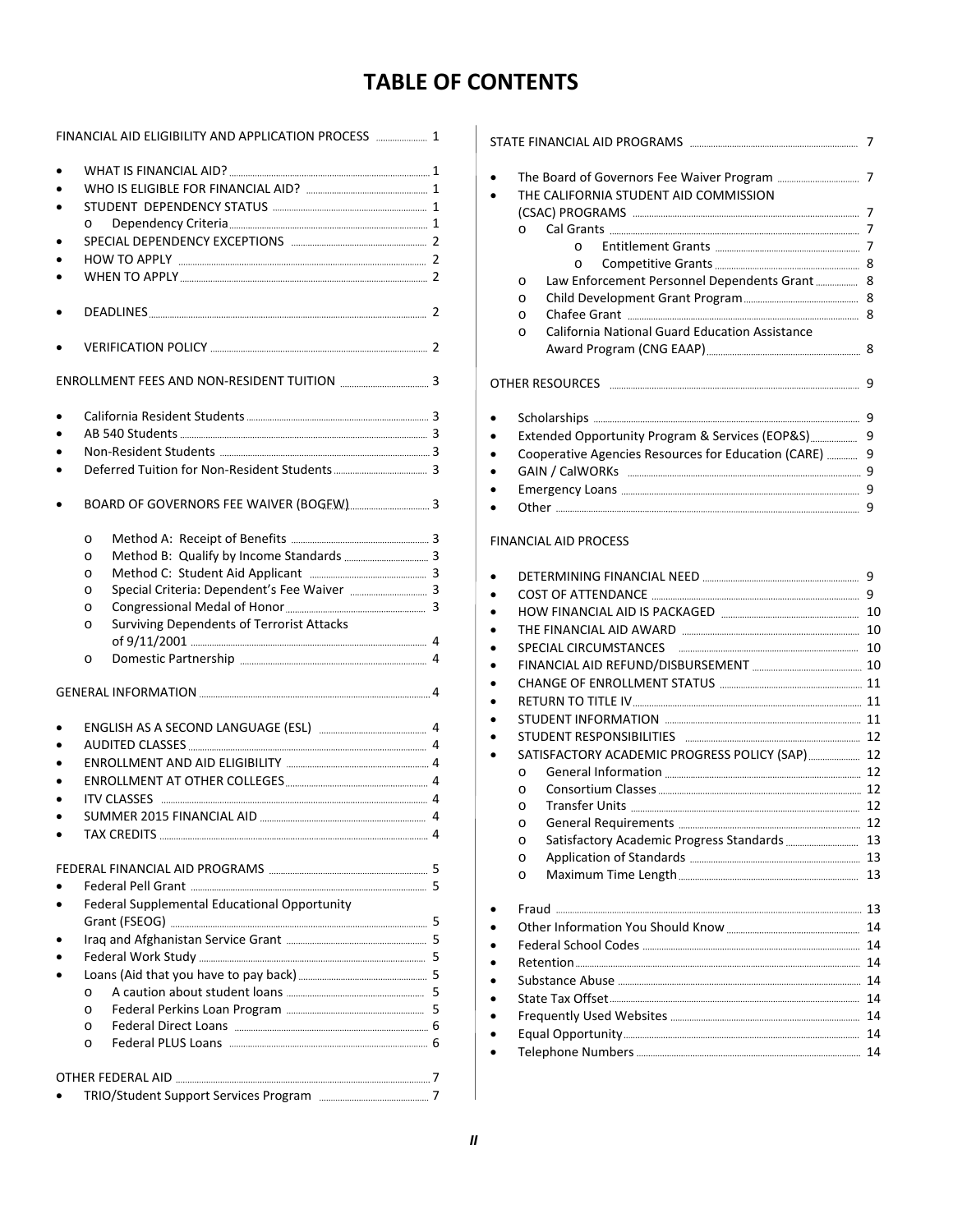# **FINANCIAL AID ELIGIBILITY AND APPLICATION PROCESS**

#### **WHAT IS FINANCIAL AID?**

The purpose of student financial aid is to provide financial assistance to students who, without such aid, would be unable to attend college. Although it is expected that students and parents will make a maximum effort to



meet the cost of education, financial aid is available to fill the gap between family resources and the annual educational expenses. Financial aid is intended to supplement the family's existing income/financial resources and should not be depended upon as the sole means of income to support other non‐educational expenses.

Financial aid is available from various sources such as federal and state governments, institutional, and community organizations, as well as individual donors. Financial aid can be awarded in the form of grants, loans, work‐study, scholarships, or a combination of these.

#### **WHO IS ELIGIBLE FOR FINANCIAL AID?**

To be considered for financial aid, students must meet the following minimum requirements:

- For federal aid eligibility, be a U.S. citizen or an eligible noncitizen. An eligible non-citizen is a U.S. permanent resident who has documentation from the Department of Homeland Security verifying that his/her stay in the U.S. is for other than a temporary purpose.
- For state aid eligibility, be either a 1) U.S. citizen or eligible non‐citizen, or 2) be classified as an AB 540 student by your college's Admissions & Records Office.
- Demonstrate financial need (for most programs).
- Have a valid high school diploma (as determined by the college Admissions & Records Office) or a recognized equivalent such as a General Education Development



(GED) certificate, passed a high school proficiency examination, or completed a high school education in a homeschool setting. (Students who were enrolled in a college or university prior to July 1, 2012 who do not meet this requirement should check with their Financial Aid Office for alternative qualifying options.)

- Be enrolled as a regular student in an eligible associate degree, transfer program, or Certificate of Achievement program.
- Be making Satisfactory Academic Progress in a course of study leading to a certificate, AA or AS degree, or transfer to a baccalaureate degree program.
- Not be in default on any student loan such as Federal Perkins Loans, Federal Stafford Loans(subsidized and/or unsubsidized), Federal Direct Loans(subsidized and/or unsubsidized), or Supplemental Loans to Assist Students (SLS) at any college attended.
- Not owe an overpayment on a Federal Pell Grant, Federal Supplemental Educational Opportunity Grant (FSEOG), Academic Competitiveness Grant (ACG), SMART Grant, or Iraq and Afghanistan Service Grant.
- If a male, be registered with Selective Service (including California Dream Act applicants).
- Have a valid Social Security Number(SSN) for federal aid eligibility.
- Must have resolved all drug conviction issues.
- File a federal income tax return if required to do so.

# **STUDENT DEPENDENCY STATUS**

In order to complete the **Free Application for Federal Student Aid (FAFSA)** or **California Dream Act Application** (for AB 540 students), it will need to be determined if you are a **DEPENDENT** or**INDEPENDENT** student.

If you meet one of the criteria below, complete the FAFSA or California Dream Act Application (for AB 540 students) with your (and your spouse's, if applicable) income and asset information. If you do NOT meet any of the criteria below, you are a DEPENDENT student and must provide your and your parents' income and asset information on the FAFSA or California Dream Act Application (for AB 540 students).

# **DEPENDENCY CRITERIA**

- You were born before **January 1, 1992**.
- You are married.
- You will be enrolled in a master's or doctoral program (graduate or professional program beyond a bachelor's degree) in **2015‐2016.**
- You are currently serving on active duty in the U.S. Armed Forces for purposes other than training.
- You are a veteran of the U.S. Armed Forces.
- You have children who will receive more than half of their support from you between July 1, 2015 and June 30, 2016.
- You have dependents (other than your spouse or children) that live with you and receive more than half of their support from you now and through June 30, 2016.
- At any time since you turned age 13, both your parents were deceased, or you were in foster care, or you were a dependent/ward of the court.
- As of today, you are an emancipated minor as determined by a court in your state of legal residence.
- As of today, you are in legal guardianship as determined by a court in your state of legal residence.
- At any time on or after July 1, 2014, your high school or school district homeless liaison determined that you were an unaccompanied youth who was homeless.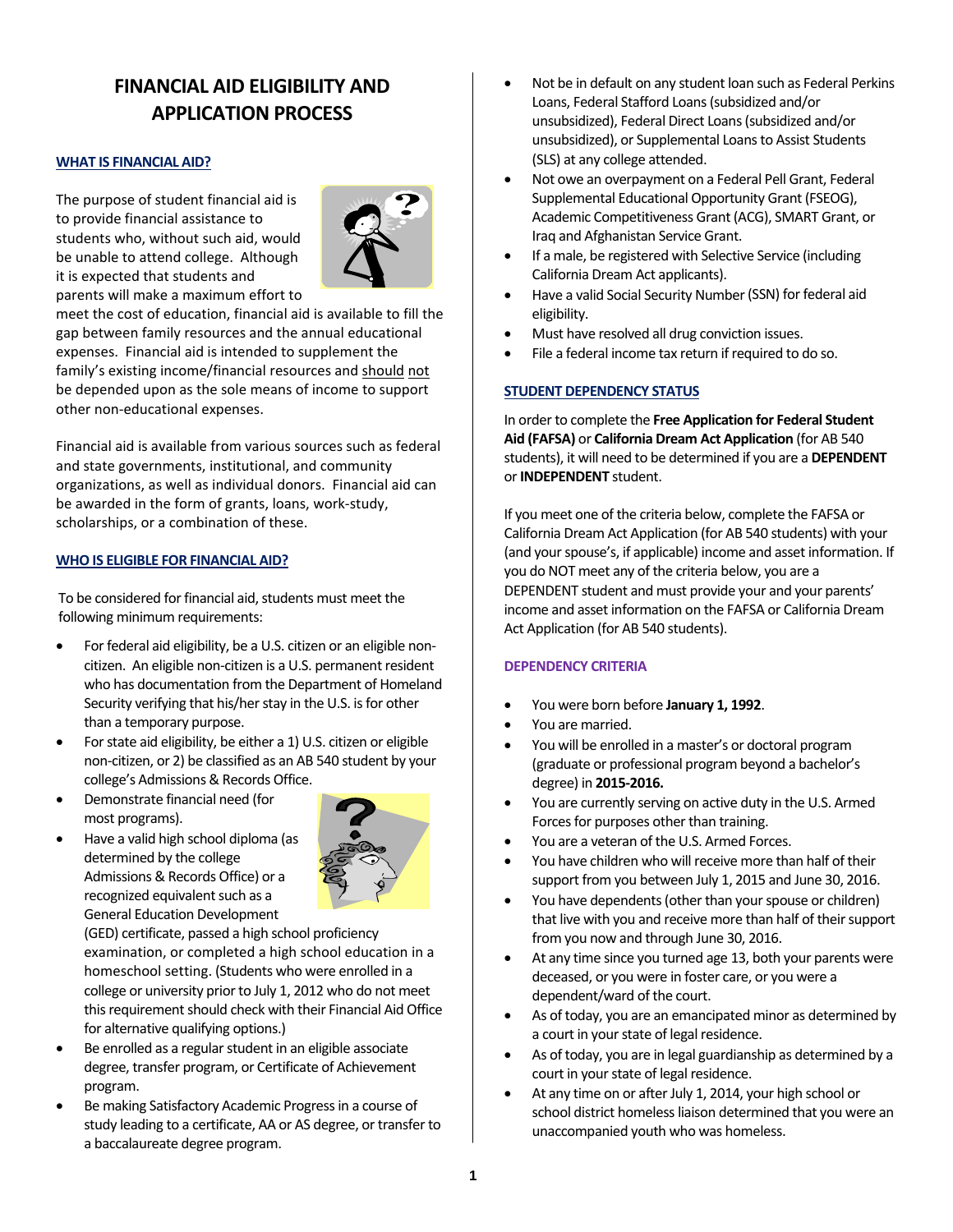- At any time on or after July 1, 2014, the director of an emergency shelter or transitional housing program funded by the U. S. Department of Housing and Urban Development determined that you were an unaccompanied youth who was homeless.
- At any time on or after July 1, 2014, the director of a runaway or homeless youth basic center or transitional living program determined that you were an unaccompanied youth who was homeless or were self‐supporting and at risk of being homeless.

# **SPECIAL DEPENDENCY EXCEPTIONS**

Under federal and state laws, if you are a dependent student you are required to provide parental information and signatures on your aid application. Under very limited conditions, you may be able to submit your application without parental information due to special circumstances. Examples of special circumstances include: your parents are incarcerated, or you left home due to an abusive family environment. Notify the Financial Aid Office if you feel that you have special circumstances.

If you believe you have a special circumstance and are unable to provide parental information, you will need to provide documentation to verify your situation. Written evidence may include court or law enforcement documents, letters from school counselor, social worker, or clergy member, and other relevant data that explains your situation.

# **HOW TO APPLY**

We encourage all students to apply for financial aid online at **www.fafsa.gov** or at **www.caldreamact.org** (for AB 540 students). Processing is fastest and most accurate when completing your application online. If you want to request a paper application, you may print one from the websites above or you may contact the Federal Student Aid Information Center at 800‐433‐3243 (for the FAFSA) or the California Student Aid Commission at 888‐224‐7268 (for the California Dream Act Application).

After the results of your FAFSA (or California Dream Act Application for AB 540 students) are received, the first step to complete will be Campus Selection. This step will allow you to decide and select which LACCD college you want to have process your financial aid. Generally, you should select the college you will enroll at during 2015‐2016 and/or expect to complete your program of study.

Students applying for Federal Direct Loans, PLUS Loans, Federal Perkins Loans, Emergency Loans, or scholarships must complete additional processes and forms. Not all colleges participate in all of these programs.

# **WHEN TO APPLY**



Campus priority dates are established to encourage early application for financial aid. Also, some federal and state aid programs have limited funding and are awarded on a first come, first served basis to eligible students. Students who miss the priority

date may still apply for the remaining funds available. Contact the Financial Aid Office at the college that you plan to attend for other priority funding deadlines. **Staff members are available to answer your questions and help you complete any of the financial aid forms.**

# **DEADLINES**

#### **March 2, 2015**

You must submit a FAFSA (or California Dream Act Application for AB 540

students) and a verified grade point average (GPA) for Cal Grant B and C consideration.

# **May 1, 2015**

Complete and submit all required documents to your Financial Aid Office. This will ensure that we are able to process your financial aid file in time for the start of the Fall 2015 semester.

#### **September 2, 2015**

Second chance deadline for community college students to apply for a Cal Grant B (except for AB 540 students). Since the number of awards available in September is limited, it is best to apply by March 2, 2015.

#### **June 30, 2016**

Deadline for submitting a 2015-2016 Free Application for Federal Student Aid (FAFSA) or California Dream Act Application (for AB 540 students). For Federal Pell Grants, a valid electronically processed FAFSA must be received by the college from the U.S. Department of Education before the last day of the semester for which you are enrolled or June 30, 2016, whichever comes first. *Do not wait until the last minute to apply for financial aid.*

**Federal Direct Loans:** Please check with your college Financial Aid Office for campus specific deadlines.

# **VERIFICATION POLICY**

If your application has been selected for verification, you will be required to provide additional documentation. Refer to your campus Financial Aid Office for pertinent deadlines. Failure

to meet deadlines may result in the denial of financial aid.

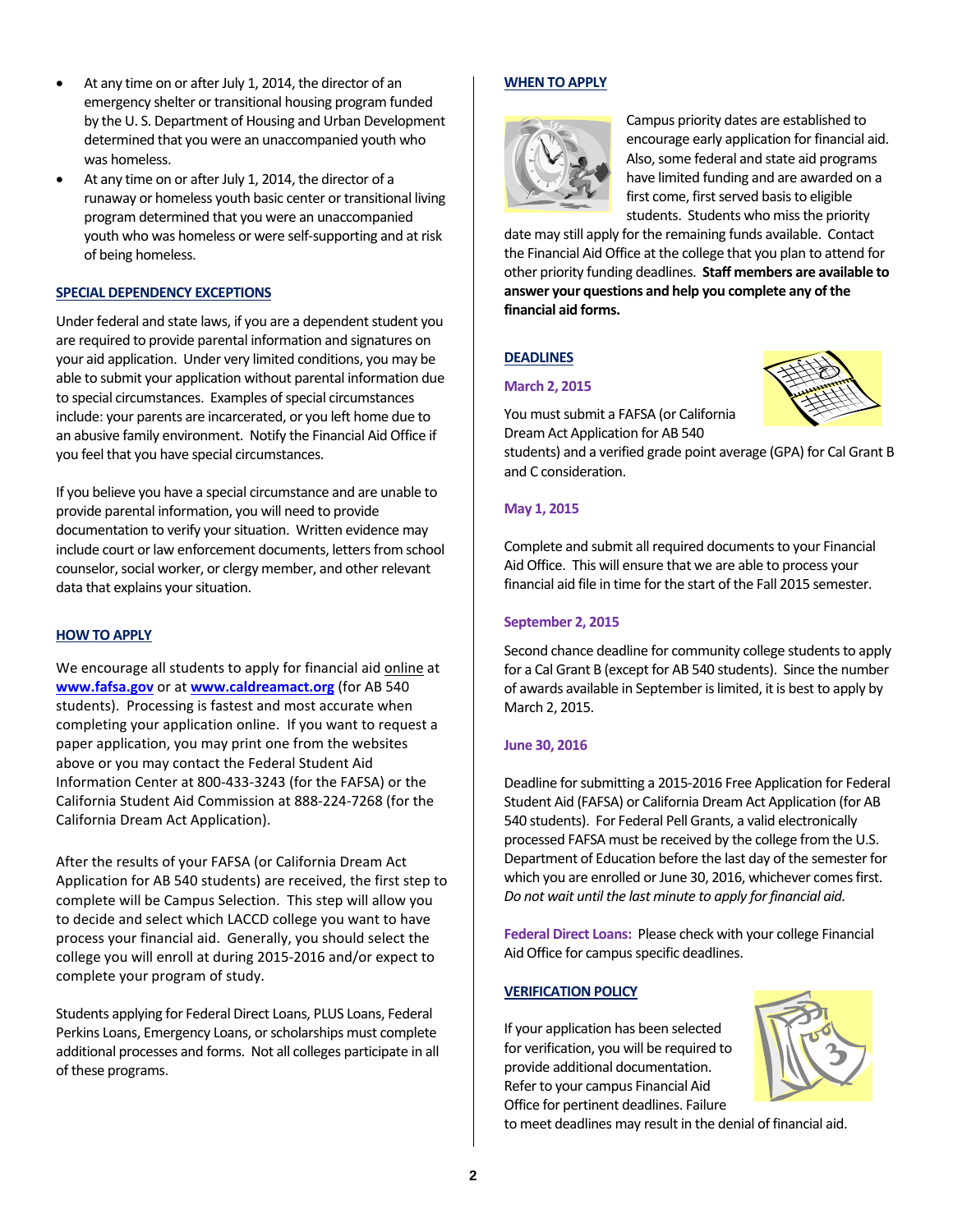Students can check their financial aid file status (and complete the verification process or download the appropriate forms) from the LACCD Student Information System (SIS). The LACCD SIS is accessible through **bit.ly/laccdsis**.

The Financial Aid Office may request additional documentation based on the information submitted on your financial aid application such as:

- Federal tax transcripts, wage and income (W‐2) transcripts, and/or proof of non‐filing
- Verification of untaxed income and benefits
- Verification Worksheet
- Other documents as needed to verify your application or situation

Verification requirements apply to all federal aid programs and the state Cal Grant program.

# **ENROLLMENT FEES AND NON‐RESIDENT TUITION**

# **CALIFORNIA RESIDENT STUDENTS**

The Admissions Office determines the residency status for all students. Effective Summer 2012, the enrollment fee for a

California resident is \$46.00 per unit\*. Enrollment fees may be waived for students who are eligible for a Board of Governors(BOG) Fee Waiver.



(\* fees are subject to change)

# **AB 540 STUDENTS**

Assembly Bill 540 (AB 540) allows qualified students to be exempt from paying out‐of‐state tuition at public colleges and universities in California. Contact your Admissions & Records Office to determine if you qualify under this classification.

# **NON‐RESIDENT STUDENTS**

The tuition fee for non-resident out-of-state students is \$197\* and the capital outlay fee is \$25 per semester. Non-resident **students are not eligible forthe BOG Fee Waiver.**

(\* Tuition and fee rates are subject to change.)

# **DEFERRED TUITION FOR NON‐RESIDENT STUDENTS**

Tuition fees must be paid at time of registration. A student receiving financial aid may defer payment of tuition. Keep in mind that the Federal Pell Grant and other aid may not pay the full tuition; therefore, a student is responsible for the remaining balance. Please contact your campus Business Office for additional information and assistance.

#### **BOARD OF GOVERNORS (BOG) FEE WAIVER PROGRAM**

*We encourage all students to apply using the FAFSA or California Dream Act Application* (for AB 540 *students*) so *that they will be considered for all available financial aid programs.*

The BOG Fee Waiver is offered by the California Community Colleges. The BOG Fee Waiver waives enrollment fees. Applicants are not required to be enrolled in a specific number of units or courses to receive the BOG Fee Waiver. The BOG Fee Waiver only waives enrollment fees and no other fees.

You are eligible to apply for a BOG Fee Waiver if you are:

- A California resident or are classified as an AB 540 student, **and**
- You are enrolled in at least one unit.

You may qualify for a BOG Fee Waiver if any of the following categories applies to you:

#### **Method A: Receipt of Benefits**



At the time of enrollment you are a recipient of benefits under the TANF/CalWORKs Program, Supplemental Security Income/State Supplementary Payment (SSI/SSP), or General Assistance Program/General Relief (GA/GR).

Documented proof of benefits is required.

# **Method B: Qualify by Income Standards**

You and/or your family must meet the specified income standards by household size.

#### **Method C: Student Aid Applicants**

You may be eligible if you have applied for financial aid via the FAFSA or California Dream Act Application (for AB 540 students) and you have been determined to have sufficient financial need.

#### **Special Criteria: Dependent's Fee Waiver**

You are eligible if you have a Certification from the California Department of Veterans Affairs or the National Guard Adjutant General that you qualify for a Dependent's Fee Waiver.

If you are a dependent of deceased law enforcement/fire suppression personnel killed in the line of duty, you must show documentation from the public agency employer of record.

#### **Congressional Medal of Honor**

If you are a recipient of the Congressional Medal of Honor or a child of a recipient, submit documentation from the Department of Veterans Affairs.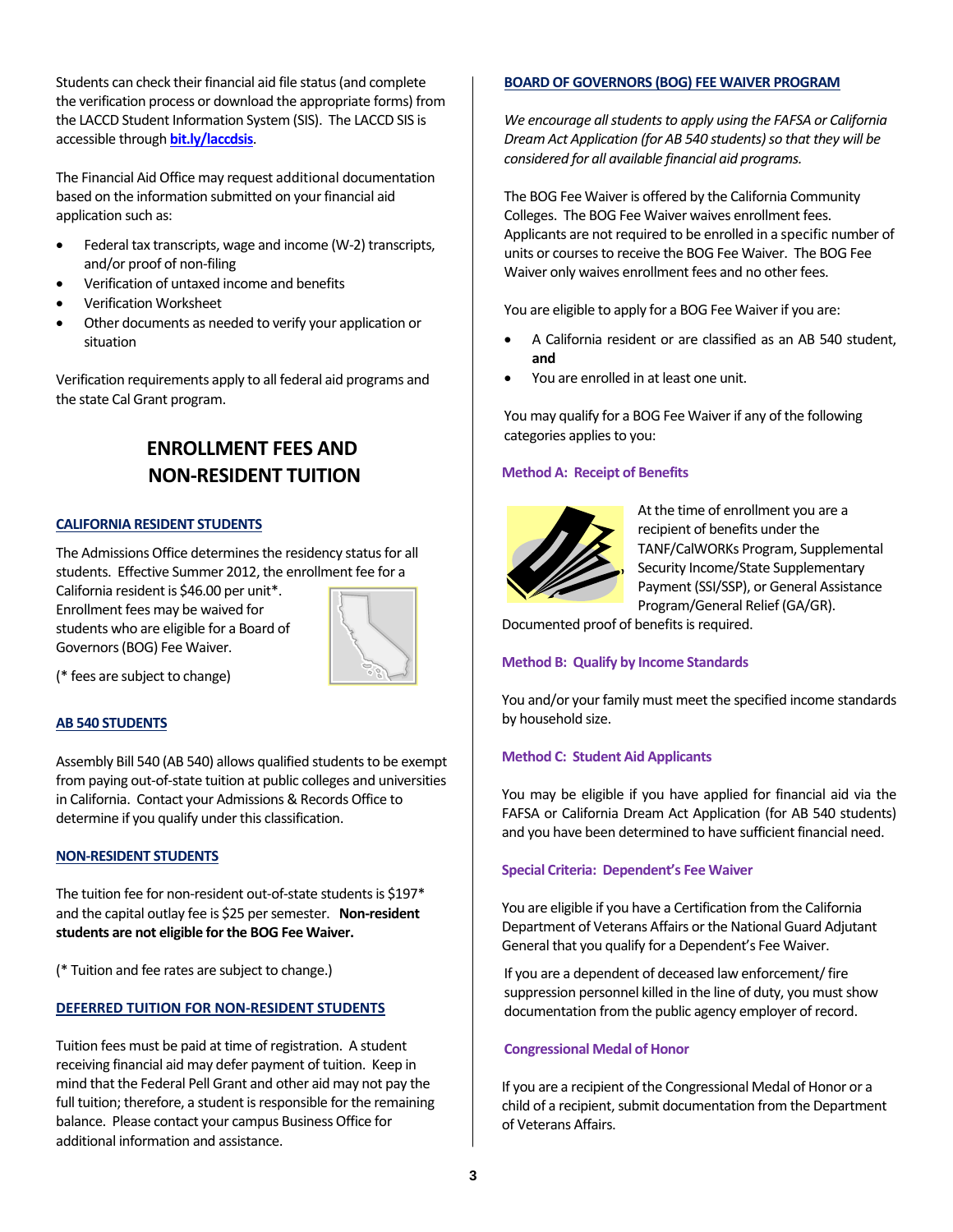#### **Surviving Dependents of Terrorist Attacks on 9/11/2001**

You are eligible if you are a dependent of a victim of the September 11, 2001 terrorist attacks. Submit documentation from the California Victim Compensation and Government Claims Board.

#### **Domestic Partnership**

If you are in a Registered Domestic Partnership (RDP), you will be treated as an independent, married student to determine eligibility for the BOG Fee Waiver and will need to provide income and household information for your domestic partner. If you are a dependent student and your parent is in a Registered Domestic Partnership, you will be treated the same as a student with married parents and income and household information will be required from the parent's domestic partner. This is applicable to state aid only, not federal aid.

# **GENERAL INFORMATION**

#### **ENGLISH AS A SECOND LANGUAGE (ESL)**

Students enrolled in only ESL classes may be required to submit an ESL Certification Form and/or a Student Educational Plan to the Financial Aid Office signed by an academic counselor.

#### **AUDITED CLASSES**

Students cannot receive financial aid, including the BOG Fee Waiver, for enrollment in audited classes. No exceptions to this policy can be made.

#### **ENROLLMENT AND AID ELIGIBILITY**

Students must be enrolled at the Los Angeles Community College District (LACCD) college at which they have applied for financial aid in order to be eligible for federal and state aid (other than the BOG Fee Waiver). If you are enrolled in more than one college in the LACCD, you can only have your financial aid processed at one college; preferably the college at which you will complete your program (associate degree, Certificate of Achievement, or transfer program).

# **ENROLLMENT AT OTHER COLLEGES**

Consortium Agreements are in effect for all colleges within the LACCD. If you are attending more than one college within the District in the same academic period, your enrollment status will be the sum total of all units in which you are enrolled throughout the District.

For financial aid programs that are limited in funding, enrollment in a minimum of six (6) Approved Units may be required at your financial aid processing school. Check with your campus for specific financial aid enrollment requirements. Approved Units refers to courses within a student's academic

program. For students who have had an Extension Petition approved, Approved Units refer to the units/classes listed on their Student Educational Plan (submitted with their petition) that have been approved by the Financial Aid Office for financial aid eligibility.

Please note that if you have an Extension Petition approved by your Financial Aid Office, you must be enrolled in at least one approved class at your financial aid processing school. If the classes you are enrolled in are not approved, the units will not be included in the calculation of your aid.

If you plan to enroll in courses outside of the Los Angeles Community College District (LACCD) and wish to have those courses count for enrollment and payment, you must complete a consortium agreement form. The institution outside of the LACCD must be an eligible institution in order for your financial aid processing school to process the consortium agreement.

Please note: Not all LACCD colleges participate in consortium agreements with schools outside of the LACCD, so be sure to check with the Financial Aid Office.

# **ITV CLASSES**

Students enrolled **only** in ITV courses must apply for financial aid at Los Angeles Mission College (Federal School Code: 012550). Students enrolled in ITV courses receive their transcripts for those courses from Los Angeles Mission College.



Students taking ITV courses in addition to classes at another LACCD college must have their aid processed at the other LACCD college.

#### **SUMMER 2015 FINANCIAL AID**

Students must submit the 2014‐2015 Free Application for Federal Student Aid (FAFSA) to receive a Federal Pell Grant. To receive a BOG Fee Waiver you must complete a 2015‐2016 FAFSA, BOG Fee Waiver application, or California Dream Act Application (for AB 540 students). The deadline for submission of the 2014‐2015 FAFSA is June 30, 2015. The deadline for submission of the 2015‐2016 FAFSA (and 2015‐ 2016 California Dream Act Application) is June 30, 2016.

# **TAX CREDITS**

**American Opportunity Credit –** Underthe American Recovery and Reinvestment Act (ARRA), more parents and students qualify for a tax credit, the American opportunity credit, to pay for college expenses. Many of those eligible qualify for the maximum annual credit of \$2,500 per student.

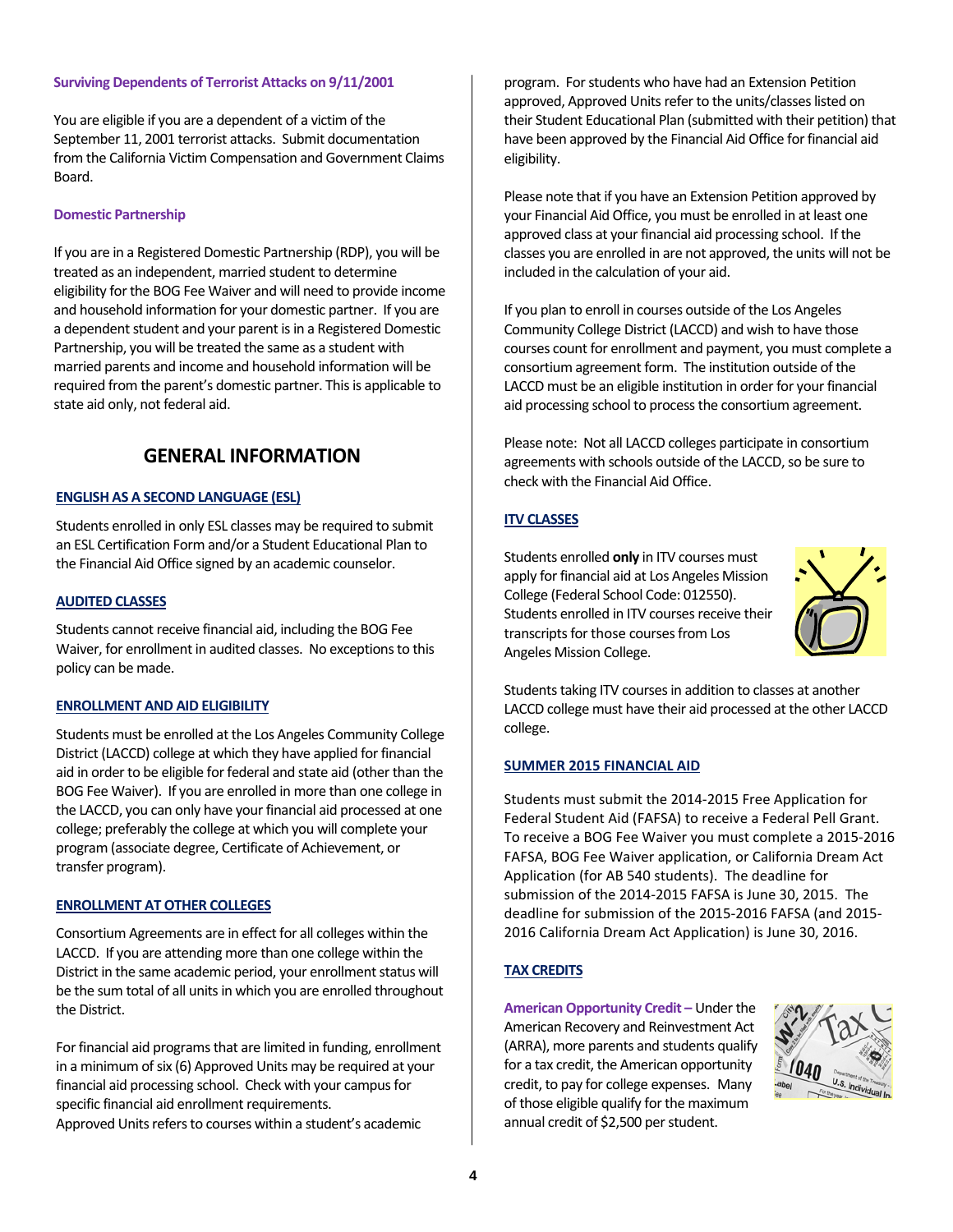The full credit is available to individuals, whose modified adjusted gross income is \$80,000 or less, or \$160,000 or less for married couples filing a joint return. The credit is phased out for taxpayers with incomes above these levels. These income limits are higher than under the prior Hope and existing Lifetime Learning Credits.

**Lifetime Learning Credit –** Families may be able to claim up to \$2,000 for qualified education expenses. The maximum credit is determined on a per‐taxpayer(family) basis, regardless of the number of postsecondary students in the family. Students whose fees are covered by a fee waiver, scholarship, or grant would not be able to add their costs to their families for tax credit calculation.

For more information on tax credit programs(including any changes for the 2015 tax year), you should consult your tax professional or the Internal Revenue Service website at **www.irs.gov**.

# **FEDERAL FINANCIAL AID PROGRAMS**

# **FEDERAL PELL GRANT**

The Federal Pell Grant provides gift aid assistance to undergraduates who have not



yet earned a baccalaureate or first professional degree and who demonstrate financial need. Awards are based on your Expected Family Contribution (EFC) and enrollment status. The maximum annual award is \$5,775. Students have a maximum lifetime Pell eligibility of 600% (12 full‐time semesters).

# **FEDERAL SUPPLEMENTAL EDUCATIONAL OPPORTUNITY GRANT (FSEOG)**

The FSEOG is a federal grant program designed to supplement other sources of financial aid for students with exceptional need. FSEOG awards are based on financial need and fund availability. A six‐unit minimum enrollment (Approved Units for students with approved Extension Petitions) may be required at your financial aid processing school for FSEOG eligibility. Students must be eligible to receive Pell Grant funds in order to receive FSEOG.

# **IRAQ AND AFGHANISTAN SERVICE GRANT**

Students may be eligible to receive the Iraq and Afghanistan Service Grant if:

- they are not eligible for a Federal Pell Grant on the basis of their Expected Family Contribution, but they meet the remaining Federal Pell Grant eligibility requirements, and
- their parent or guardian was a member of the U.S. armed forces and died as a result of military service performed in Iraq or Afghanistan after the events of 9/11, and
- they were under 24 years old or enrolled in college at least part-time at the time of their parent's or guardian's death.

# **FEDERAL WORK‐STUDY**

The Federal Work‐Study Program (FWS) enables students to earn a portion of their financial aid award through part‐time employment either on or off-campus.

To be eligible, a student must meet the eligibility requirements for federal financial aid and must maintain good academic standing while employed under the program. A minimum enrollment (Approved Units for students with approved Extension Petitions) may be required at your financial aid processing school for FWS eligibility. Check with your campus for minimum enrollment requirements.

# **LOANS (AID THAT YOU MUST PAY BACK)**

**A caution about student loans –** It takes time for a loan application to be processed by the school, lender, and/or the government. Student loan funds are delivered to the student after enrollment and satisfactory academic progress requirements have been verified. All loans require a minimum of six (6) Approved Units. Some campuses may require a minimum of six (6) Approved Units at their campus.

Loans are sources of financial assistance that allow you to spread the cost of education over time. Federal student loans are not automatically included in students' award packages. Students are not required to borrow a federal student loan.

Loans are serious legal obligations. They must be repaid. You are obligated to repay principal plus interest. We urge all first-time borrowers to spend time learning about the loan process and responsibilities so that they can make informed choices about their education.

# **Federal Perkins Loan Program**

The Federal Perkins Loan is an educational loan with a low, fixed interest rate (5%) for students who have exceptional financial need. Loan amounts awarded within the Los Angeles Community College District are determined by individual colleges and the availability of funds. A six‐unit minimum enrollment (Approved Units for students with approved Extension Petitions) may be required at your financial aid processing school for Federal Perkins Loan eligibility.

Repayment begins nine (9) months after the borrower graduates, withdraws, or ceases to be enrolled at least half‐ time. A repayment period can be extended to 10 years. During the repayment period, five percent (5%) interest is charged on the unpaid balance of the loan principal. A sample repayment schedule is provided below. In the sample case, the loan is for \$1,000 and is being repaid on a quarterly basis at the rate of \$120 per payment.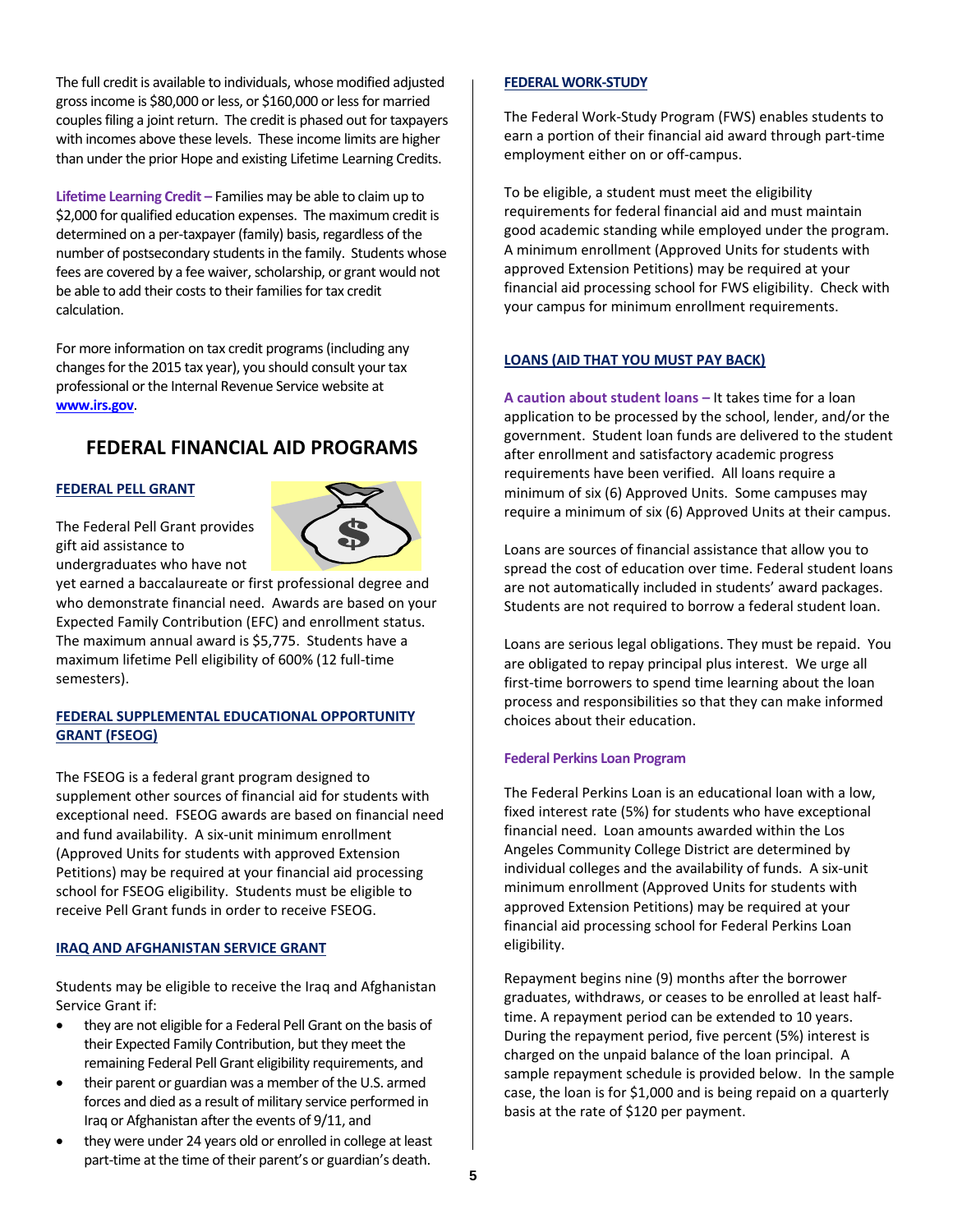| <b>SAMPLE REPAYMENT SCHEDULE</b>                         |                             |                    |                                             |                  |
|----------------------------------------------------------|-----------------------------|--------------------|---------------------------------------------|------------------|
| <b>Repayment Frequency</b><br>Quarterly (every 3 months) |                             |                    | Amount Financed: \$1,000.00<br>Interest: 5% |                  |
| Payment                                                  | Principal<br><b>Balance</b> | Interest<br>Charge | <b>Paid Principal</b><br>Amount             | Total<br>Payment |
| $\mathbf{1}$                                             | \$<br>1,000.00              | \$12.50            | \$<br>107.50                                | \$120.00         |
| $\overline{2}$                                           | \$<br>892.50                | \$11.16            | \$<br>108.84                                | \$120.00         |
| 3                                                        | \$<br>783.66                | Ś.<br>9.80         | \$<br>110.20                                | \$120.00         |
| $\overline{4}$                                           | \$<br>673.46                | \$<br>8.42         | \$<br>111.58                                | \$120.00         |
| 5                                                        | \$<br>561.88                | \$<br>7.02         | \$<br>112.98                                | \$120.00         |
| 6                                                        | \$<br>448.90                | \$<br>5.61         | \$<br>114.39                                | \$120.00         |
| $\overline{7}$                                           | \$<br>334.51                | \$<br>4.18         | \$<br>115.82                                | \$120.00         |
| 8.                                                       | \$<br>218.69                | \$<br>2.73         | \$<br>117.27                                | \$120.00         |
| 9.                                                       | Ś<br>101.42                 | Ś<br>1.27          | Ś<br>101.42                                 | \$102.69         |
| <b>TOTAL</b>                                             |                             | Ś<br>62.69         | \$1,000.00                                  | \$1,062.69       |

Usually, the length of the repayment period is determined by the total amount borrowed. Should a student experience unforeseen circumstances which prevent repayment at the \$120 per quarter minimum level, a request for deferment or forbearance can be submitted to the:

# **LOS ANGELES COMMUNITY COLLEGE DISTRICT Central Loan Administration Unit (CLAU) 770 Wilshire Boulevard, 5th Floor Los Angeles, California, 90017**

To determine eligibility for loan rehabilitation or loan cancellation for teaching, qualified employment, military service and total and permanent disability, please contact the CLAU at (800) 822‐5222.

# **Federal Direct Loans**

Federal Direct Loans (subsidized and unsubsidized) are loans borrowed directly from the federal government which serves as the lender. The student's annual borrowing limit may vary based upon the following:

- The amount of unmet need after other financial assistance has been considered;
- The applicant's grade level in their academic program  $(1<sup>st</sup>$ or  $2^{nd}$ );
- The applicant's current level of indebtedness;
- The applicant's academic progress;
- The applicant's previous delinquent or defaulted loan history.

# *Federal Direct Loans (subsidized)*

Students must complete the FAFSA and demonstrate financial need according to the federal formula in order to be eligible for subsidized direct loans. These loans are processed through the U.S. Department of Education. Under this program, the federal government will pay the interest on

behalf of qualified borrowers for as long as the borrower is enrolled at least half‐time in a degree‐seeking program.

Effective July 1, 2013, eligibility for subsidized Direct loans is limited to 150% of a student's program. For example, if you are pursuing an associate degree (2‐year program) your eligibility for a subsidized loan will be limited to three (3) years. Students must also maintain satisfactory academic progress towards completing their degree requirements.

Information regarding annual and aggregate loan limits may be found at **www.studentloans.gov**.

Fees may be charged by the U.S. Department of Education and deducted from each loan disbursement. Interest may be charged during the 6‐month grace period, after a student drops below half‐time, completes their educational program, or withdraws from college.

Interest rates are set by the U.S. Department of Education and are fixed rates for the term of the loan.

# *Federal Direct Loans (unsubsidized)*

Eligibility for the Unsubsidized Direct Loan is not based on a family's demonstrated need. The U.S. Department of Education is the lender under this program. The government does not pay the interest on behalf of borrowers under the Unsubsidized Direct Loan Program. The student borrower can choose either to make periodic payments of the interest or to have the interest added back into the principal of each loan.

Fees may be charged by the U.S. Department of Education and deducted from each loan disbursement.

Interest rates are set by the U.S. Department of Education and are fixed rates for the term of the loan.

#### **Federal Parent(PLUS) Loans**

A creditworthy parent of a dependent undergraduate can apply for Federal PLUS loan. Federal PLUS loans are not based on demonstrated need and may be used to replace all or portions of the calculated family contribution for students who completed a FAFSA.

Not all colleges participate in PLUS loans. *Contact the Financial Aid Office to learn about loan programs that are offered at your specific college and for details about interest rates, fees, repayment terms, etc.*

#### *Master Promissory Note*

Before you receive a Federal Direct Loan, you will need to sign a Master Promissory Note (MPN) which is your legally binding promise to repay the loan funds you receive. The college will not disburse your Federal Direct Loan until your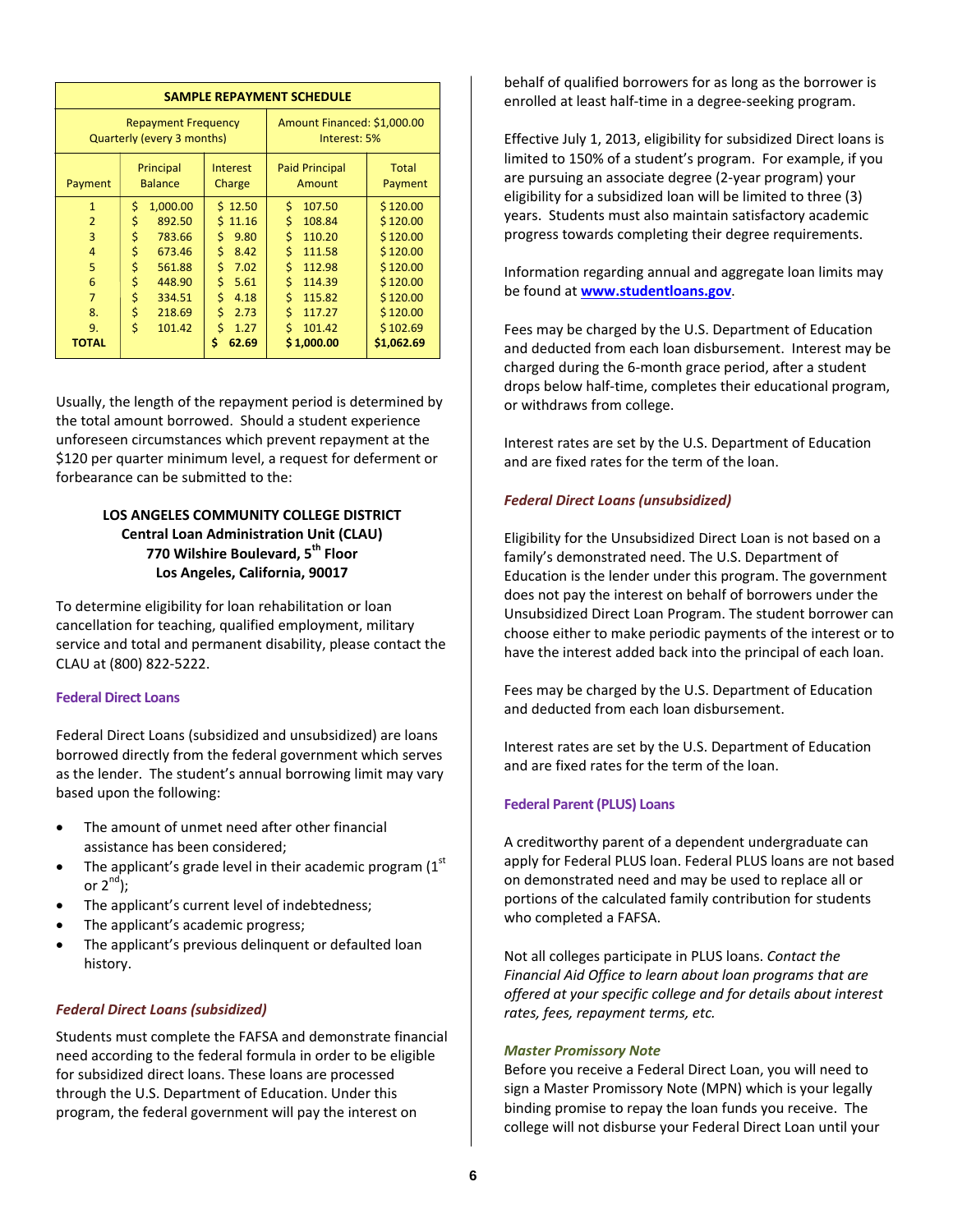MPN has been signed/e-signed and approved by the U.S. Department of Education. Students can complete their Master Promissory Note (MPN) online at **www.studentloans.gov**. Students only need to sign/e‐sign one Direct Loan MPN while attending college.

# *Mandatory Loan Counseling*

*ENTRANCE LOAN COUNSELING FOR FIRST‐TIME BORROWERS* All first-time Federal Direct borrowers at the institution must complete loan entrance counseling, even if they have borrowed at a previous institution. Some institutions may require entrance counseling of all borrowers even if it is not their first time borrowing at that school. Entrance counseling for direct loans can be completed online at **www.studentloans.gov**.

# *EXIT LOAN COUNSELING*

All borrowers of Federal Direct Loan funds are required to have an exit interview during their final semester, if their enrollment status drops below half‐time, or if they withdraw from the college. Students will be notified when Exit Loan Counseling needs to be completed.

# **OTHER FEDERAL AID**

# **TRIO/STUDENT SUPPORT SERVICES PROGRAMS**

The Federal TRIO Programs are Federal outreach programs designed to identify and provide services to low‐income, first‐ generation college students, and individuals with disabilities. They were created to motivate these students toward the successful completion of their postsecondary education. Students must be US citizens or permanent residents.

Not all colleges in the Los Angeles Community College District have TRIO programs.

# **STATE FINANCIAL AID PROGRAMS**

# **THE BOARD OF GOVERNORS (BOG) FEE WAIVER PROGRAM**

The BOG Fee Waiver is offered by the California Community Colleges. (See information provided on page 3)

# **CALIFORNIA STUDENT AID COMMISSION (CSAC) PROGRAMS**

# **Cal Grants**

Students must meet the general eligibility requirements as noted on page 1 and have the following criteria for the Cal Grant Programs:



 Be a California resident or be classified as an AB 540 student by your college's Admissions & Records Office

- Be attending at least half‐time at a qualifying California college
- Have not already earned a bachelor's or professional degree, or the equivalent
- Meet income and asset ceilings as established by CSAC

#### *Deadline dates:* First deadline – March

2, 2015. A second deadline for community college applicants is September 2, 2015 (except for AB 540 students), but we highly recommend that applicants meet the March  $2^{nd}$ deadline when more funding is available.



**Students must submit a GPA Verification and FAFSA (or California Dream Act Application for AB 540 students) by the applicable deadlines to the California Student Aid Commission.** GPA verification for students enrolled within the Los Angeles Community College District will be electronically sent to the Commission by the deadline date for those who meet specific criteria. *Contact your Financial Aid Office if you have questions regarding your eligibility to have your GPA electronically sent and for other possible options.*

Students who are awarded Cal Grants can manage their awards through the WebGrants 4 Students website at **webgrants4students.org**.

The types of Cal Grants available:

# *Entitlement Grants*

 **Cal Grant A –** Provides grant funds to help pay for tuition/fees at qualifying institutions offering baccalaureate degree programs. If you received a Cal Grant A but choose to attend a California Community



College first, your award will be held in reserve for up to three years until you transfer to a four year college.

- **Cal Grant B –** Provides subsistence payments for new recipients in the amount of \$1,648**\*** for a full‐time, full year award (**\*** 2014‐2015 award year amount).
	- o Payments are reduced accordingly for three‐quarter and half‐time enrollment for each payment period.
	- o Cal Grant B recipients who transfer to a tuition/fee‐charging school after completing one or two years at a community college may have their grant increased to include tuition and fees as well as subsistence.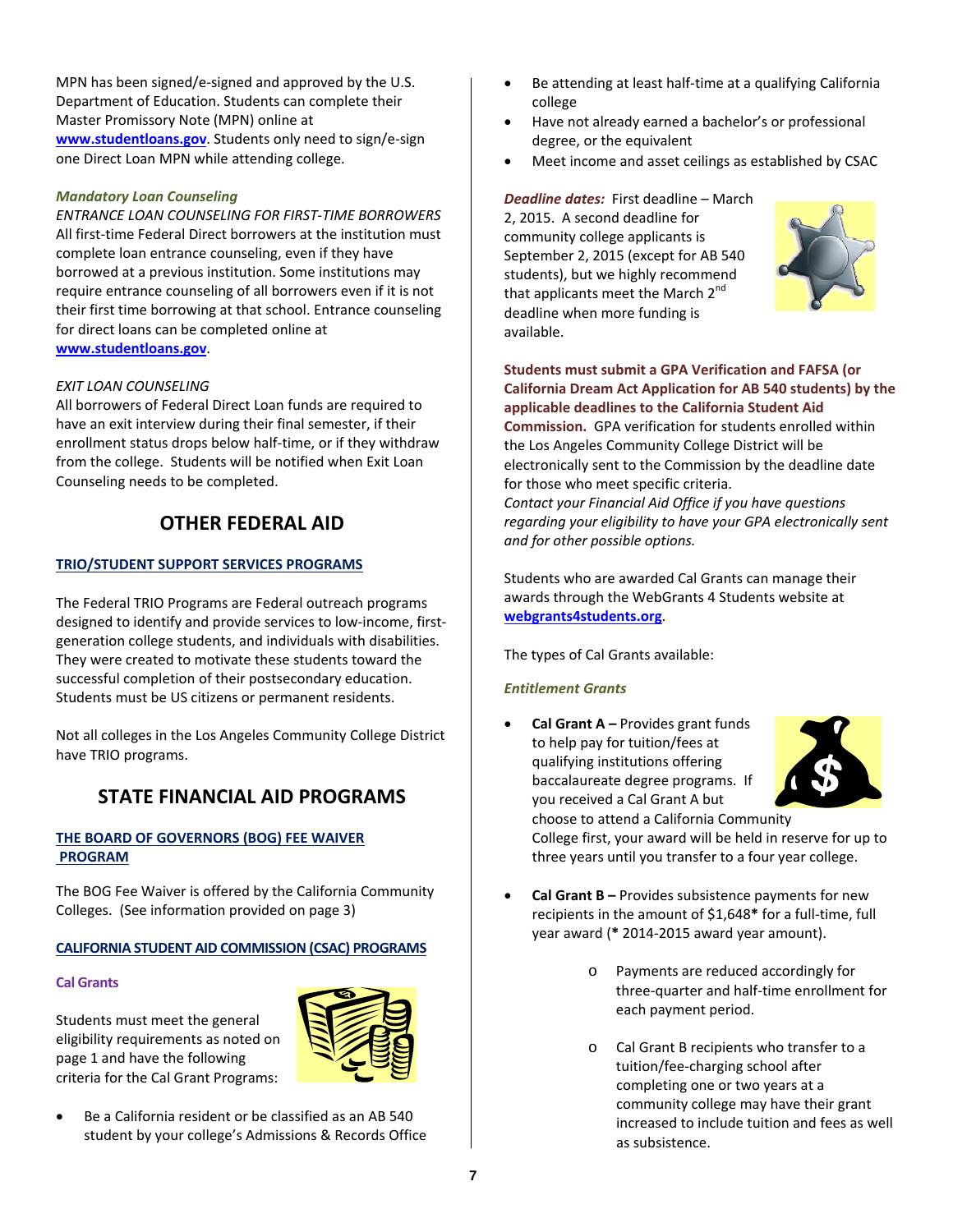**Cal Grant Transfer Entitlement Award –** This award is for eligible CA Community College students who are transferring to a four‐year college and are under the age of 28 as of December  $31<sup>st</sup>$  of the award year.

# *Competitive Grants*

- **Cal Grant A and B competitive awards** are used for the same purpose as the entitlement awards, except that they are not guaranteed and the number of awards is limited.
- **Cal Grant C** recipients are selected based on financial need and vocational aptitude. Students must be enrolled in a vocational program at a California Community College, private college, or career technical school in a course of study lasting from four months to two years. The 2014‐2015 Cal Grant C maximum award amount was \$573.

# **Law Enforcement Personnel Dependents Grant (LEPD)**

#### Student eligibility:

- Be a child (natural or adopted) or spouse, at the time of death or injury of a California peace officer or law enforcement officer; firefighter; or officer or employee of the Department of Corrections or the Department of Youth Authority.
- Be enrolled in a minimum of six units at a California postsecondary institution accredited by the Western Association of Schools and Colleges.
- Demonstrate financial need as determined by the Financial Aid Office at the institution in which the student is enrolled.

The grant will be in an amount equal to the amount provided to a student who has been awarded a Cal Grant. Awards may be used for tuition and fees, books, supplies, and living expenses.

For more information and to obtain an application:

- Go to **www.csac.ca.gov**, Commission Programs or email **specialized@csac.ca.gov**.
- Call the California Student Aid Commission's Specialized Program Branch at (888) 224‐7268, option #3, or
- Submit a request in writing to:

California Student Aid Commission Specialized Programs P.O. Box 419029 Rancho Cordova, CA 95741‐9029

#### **Child Development Grant Program**



The Child Development Grant Program is for students who plan to teach or supervise at a licensed children's center.

Selected grant recipients attending a two‐ year post‐secondary institution are eligible to receive up to \$1,000 per academic year. The grant is renewable for an additional year and is awarded to students attending a public or private two or four‐year college in California. To learn more about this program and to apply online, visit the California Student Aid Commission website at **www.csac.ca.gov**, or call (888) 224‐7268, option #3.

#### **Chafee Grant**

The California Chafee Grant is a federal grant administered by the California Student Aid Commission. It provides assistance to current or former foster youth to use for college courses or vocational school training. Eligible students may receive up to \$5,000 per academic year.

To learn more about this program and to apply online, visit the Commission website at **www.csac.ca.gov**, or call (888) 224‐7268, or email your questions to studentsupport@csac.ca.gov with "Attn: Chafee" in the subject line, or write the commission or mail your application to:

California Student Aid Commission Specialized Programs Operations Branch Attn: California Chafee Grant Program P.O. Box 419029 Rancho, Cordova, CA 95741‐9029 FAX: (916) 526‐7977

# **California National Guard Education Assistance Award Program (CNG EAAP)**

The CNG EAAP is a program for active members in the California National Guard, the State Military Reserve, or the Naval Militia designed to provide an educational incentive to improve skills, competencies, and abilities.

To qualify, you must:

- Be an active member who has served two (2) years in the California National Guard, the State Military Reserve, or the Naval Militia;
- Agree to remain an active member throughout the participation period in the program;
- Agree to use the award to obtain a certificate, degree, or diploma that you currently do not possess;
- Be enrolled in, registered at, or accepted to a qualifying institution;
- Agree to maintain enrollment of a minimum of three (3) academic units per semester, or the equivalent, at a qualifying institution;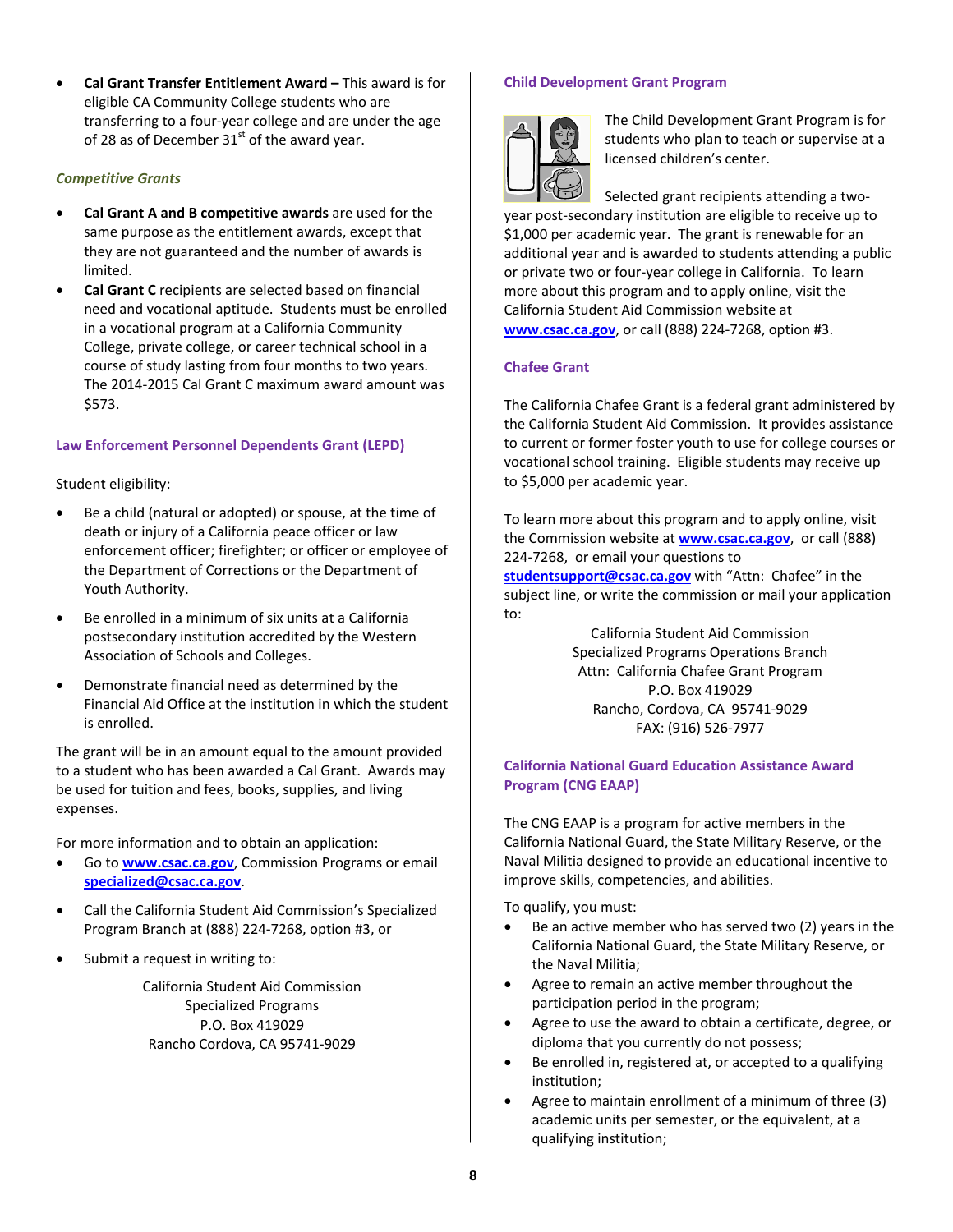- Agree to maintain at least a 2.0 cumulative grade point average (GPA); and
- Be a resident of California for at least one year.

For more information, go to **www.calguard.ca.gov**.

# **OTHER RESOURCES**

#### **SCHOLARSHIPS**

Throughout the year each campus receives announcements about scholarship opportunities.



The focus of each scholarship is different. Some scholarships require good grades, some require financial need, and some are awarded to students who are majoring in certain areas. Contact the Financial Aid Office for more information.

#### **EXTENDED OPPORTUNITY PROGRAM & SERVICES (EOP&S)**

The EOP&S Program is designed primarily for the recruitment and retention of students affected by language, social and economic disadvantages.

EOP&S services include grants and book loans; educational, personal, and career counseling; personal development courses; college survival skills; cultural awareness activities; career workshops; and field trips to four‐year colleges and universities.

Criteria for EOP&S students: Be currently receiving a Board of Governors Fee Waiver (A or B), educationally disadvantaged, enrolled in 12 or more units, have completed less than 70 units or 6 consecutive semesters, and are a California resident (or AB 540 student).

# **COOPERATIVE AGENCIES RESOURCES FOR EDUCATION (CARE)**

CARE is a state funded support service for single parents receiving public assistance who have children under the age of 14.

Services include books and supplies, cash grants, child care, auto repair reimbursement, meal tickets, auto gas cards, parking permits, bus pass/tokens, parenting workshops, counseling services, and on and off‐campus referrals.

Not all services are offered at all colleges within the Los Angeles Community College District (LACCD).

# **GAIN/CALIFORNIA WORK OPPORTUNITY AND RESPONSIBILITY TO KIDS (CalWORKs)**

CalWORKs is a welfare program that gives cash aid and services to eligible needy families. Greater Avenues for Independence (GAIN) program provides employment –

related services to CalWORKs participants. This is a state program that provides an educational environment where the student may develop the needed vocational skills to enhance his/her job market value.

Services offered include job development, child‐care, counseling, books, paid work‐study, and other support services. Programs offered include General Equivalency Diploma, Adult Basic Education, ESL classes, and vocational classes such as Office Administration, Child Development, Home Health Aide, and Culinary Arts.

#### **EMERGENCY LOANS**

Some colleges within the Los Angeles Community College District offer limited emergency loan funds to students who face financial emergencies. Contact the college Financial Aid Office for information.

Some students may qualify for the following programs:

# **OTHER**

- Veterans Benefits
- Vocational Rehabilitation Assistance
- AmeriCorps

Contact the appropriate off‐campus agency for more details.

# **FINANCIAL AID PROCESS**

#### **DETERMINING FINANCIAL NEED**

Most financial aid awards are based on demonstrated financial need, which is the difference between the Cost of Attendance (COA) and the Expected Family Contribution (EFC). EFC is the amount that the government believes you and your family can be reasonably expected to contribute toward your college costs this year and is based on your FAFSA information (or California Dream Act Application for AB 540 students).

COA ‐ EFC = Financial Need.

#### **COST OF ATTENDANCE (COA)**

In order to treat all students equally, standardized budgets (COA) are established and applied to all applicants. This means all students with similar circumstances will receive the same allowance for tuition and fees, books and supplies, room and board, personal expenses, and transportation.

Other expenses may include, but are not limited to: dependent care, vocational/technical, and disability related expenses. Exceptions may be made to the budget in cases where need can be shown and documented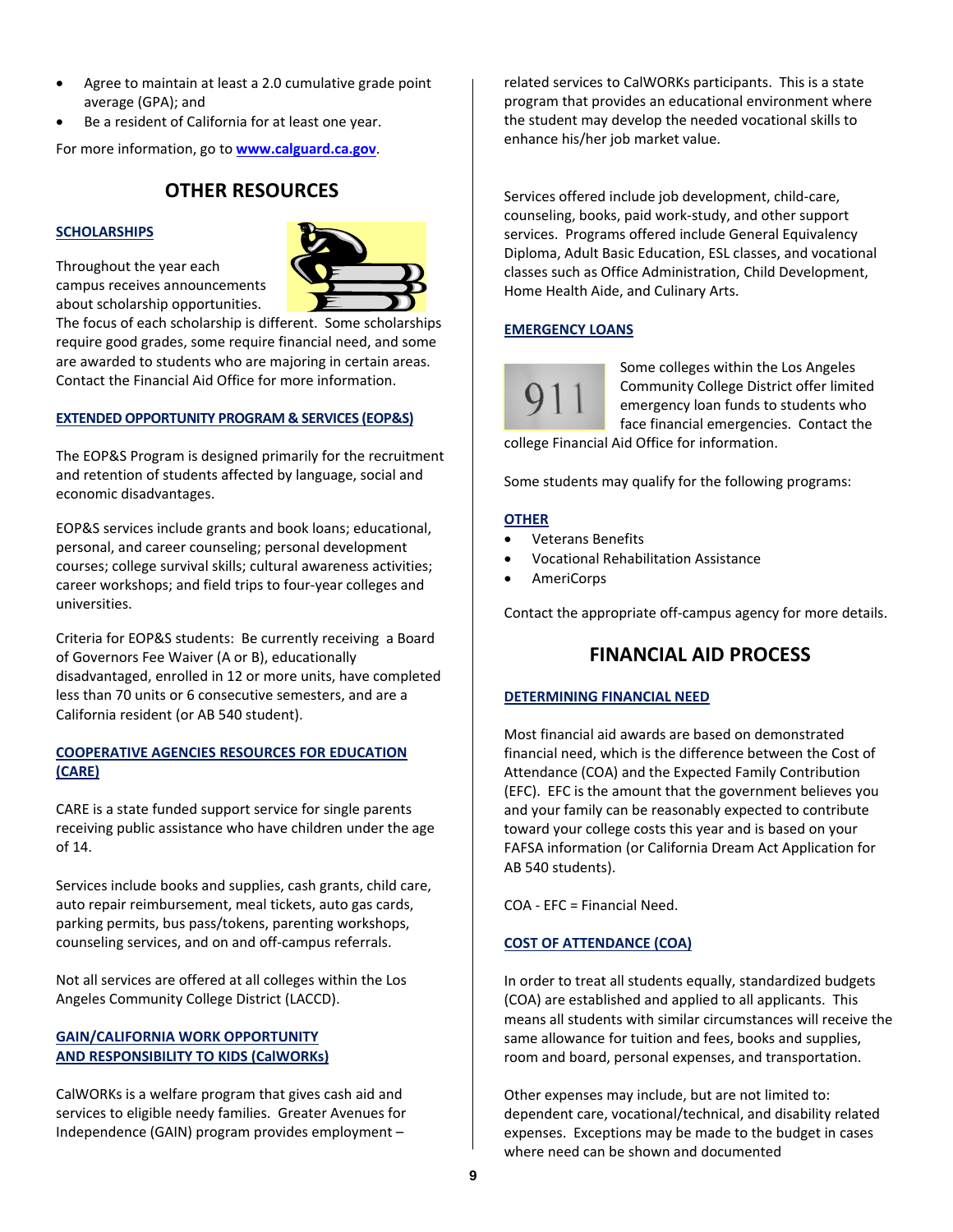| ESTIMATED 2015-2016 COST OF ATTENDANCE*                                       |                |         |                       |         |
|-------------------------------------------------------------------------------|----------------|---------|-----------------------|---------|
|                                                                               | Living at Home |         | Living Away from Home |         |
|                                                                               | 9 Mos.         | 12 Mos. | 9 Mos.                | 12 Mos. |
| Fees                                                                          | 1,220          | 1,827   | 1,220                 | 1,827   |
| <b>Books &amp; Supplies</b>                                                   | 1,764          | 2,646   | 1,764                 | 2,646   |
| Room & Board                                                                  | 4,770          | 6,360   | 11,970                | 15,960  |
| Transportation                                                                | 1,125          | 1,500   | 1,269                 | 1,692   |
| <b>Personal Expenses</b>                                                      | 3,159          | 4,212   | 2,898                 | 3,864   |
| <b>TOTAL</b>                                                                  | 12,038         | 16,545  | 19,121                | 25,989  |
| Non-Resident tuition is added to fees based on the student's resident<br>code |                |         |                       |         |

\* subject to change

#### **HOW FINANCIAL AID IS PACKAGED**



Once the student's financial aid eligibility is established, a "package" of aid is provided which may be a combination of grants, work‐study, and loan funds.

Grant eligibility is based on the number of approved units a student is enrolled in at the time of disbursement. Full‐time is considered 12 or more units per semester; three quarter time is considered 9‐11 ½ units per semester; half‐time is considered 6‐8 ½ units per semester; less than half‐time is ½ ‐ 5 ½ units per semester.

Federal Pell Grants are scheduled for payments twice a semester. FSEOG and Cal Grants are scheduled for payment once per semester for students enrolled in six (6) or more Approved Units. Federal Work‐Study is paid twice a month. Loans are disbursed twice per loan period.

#### **THE FINANCIAL AID AWARD**

The campus processing the student's aid produces an Award Letter and Award Guide. These are made available online. The Award Letter lists the COA, the EFC, Total Awards, Resources, and Unmet Need amounts



applicable to the academic year. Students may receive email notification of revisions to their original Award Letter throughout the academic year. The revisions may reflect additional fees or allowances added to the cost of attendance, educational resources which must be accounted for, semesters of enrollment (partial year vs. full year and vice versa) changes, and addition or deletion of specific awards.

# **SPECIAL CIRCUMSTANCES**

In certain cases, a family's financial situation can change because of:

- Death in the family
- Separation or divorce
- Loss of employment or other income
- Loss of non-taxable income or benefits

In such cases, the student should contact the Financial Aid Office.

# **FINANCIAL AID REFUND/DISBURSEMENT**



Students who are new to the LACCD will receive a card called the myLACCDcard (provided by Higher One) at their mailing address on file with the Admissions & Records Office.

The myLACCDcard is used by students to select their refund/disbursement preference. This will allow students a fast and secure way of obtaining their financial aid and also give the freedom of selecting one of two different methods of obtaining their funds.

**DO NOT throw away your myLACCDcard.** You will need to enter the 16‐digit number on the card in order to select your refund/disbursement preference. Log in to **www.mylaccdcard.com** to choose your refund/disbursement preference. Note: If you have a Higher One card from a non‐ LACCD school, please check with Higher One on how to make your refund/disbursement preference.

It is important that students update their address on file with the Admissions & Records Office, Business Office or Financial Aid Office to ensure receipt of their card.

Disbursement dates and deadlines are governed by Federal, State, District and/or Institutional regulations and policies.

Disbursements will be adjusted if enrollment is less than full‐ time. Supplemental disbursements occur throughout the academic year. **Any outstanding non‐mandatory institutional debts must be paid in full before we can process your disbursement, unless you have authorized the LACCD to deduct such debts from your financial aid disbursement.** Disbursements for late starting classes will not be issued until the class begins. Not all disbursements will adhere to this schedule because disbursements depend upon when your award was processed and the date your classes began. Students are encouraged to logon to the Student Information System (SIS) at

**https://services.laccd.edu/districtsite/sis\_logon.asp** to view their disbursement information.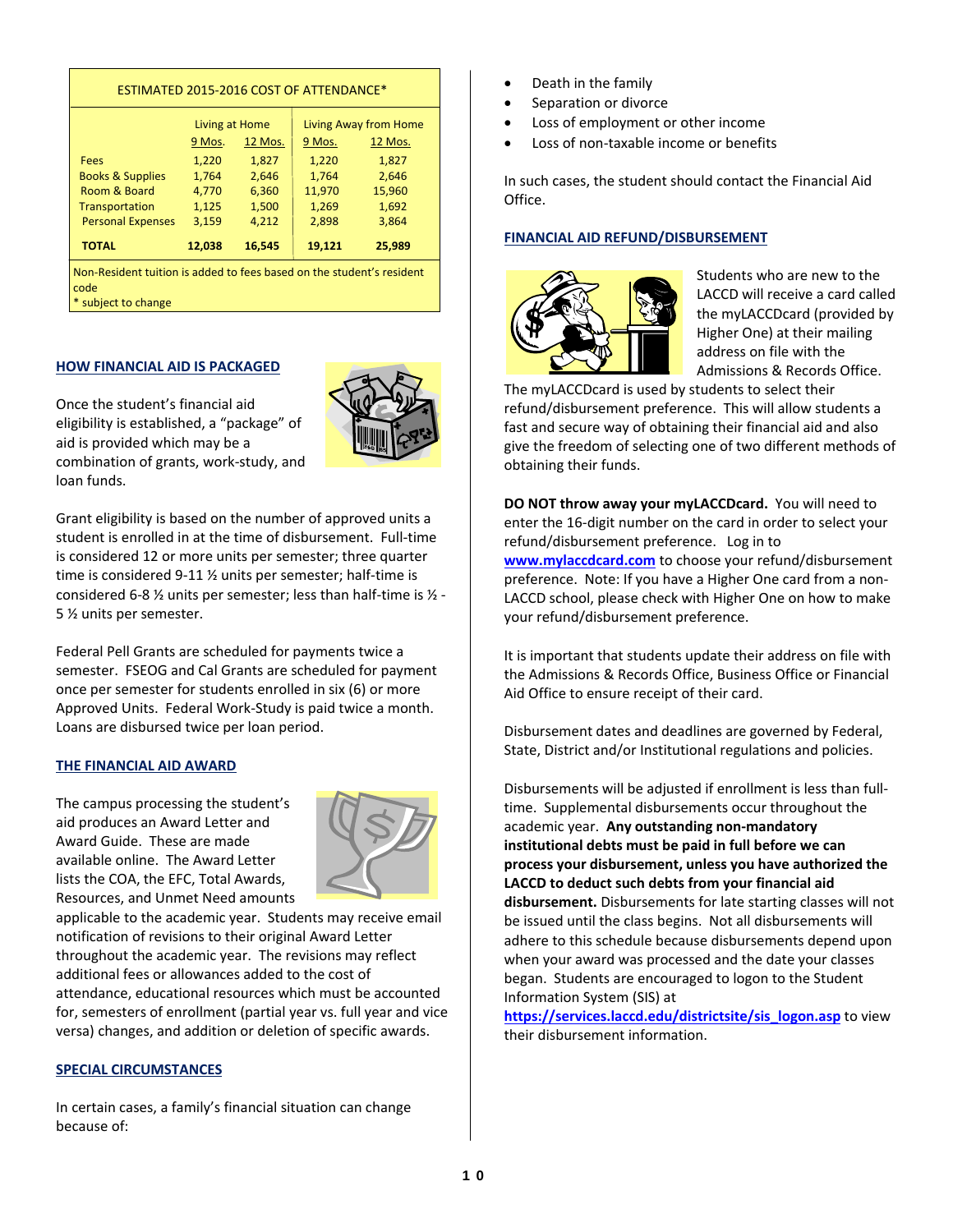#### **CHANGE OF ENROLLMENT STATUS**

Colleges must review payments of funds to students each



enrollment period to determine if students have received an overpayment. If you did not attend any of your classes prior to the first day of instruction, and were dropped by the instructor after you already received financial aid funds, you will have to repay all of the funds you received. If you receive a

disbursement and then drop units, you may be subject to repayment of some or all of the funds you received.

Students who receive federal financial aid and then withdraw from ALL classes at their financial aid processing school will not receive further disbursements and may owe for an overpayment.

**Example:** You were enrolled in 12 units (full‐time) at the beginning of the semester and received your first disbursement for \$1,000. You then drop 3 classes (9 units) and remain in 3 units (less than half-time). The disbursement for less than half-time enrollment is \$432. You are overpaid \$568 and you must repay this amount before receiving any future financial aid.

#### **RETURN TO TITLE IV**

Students who receive federal financial aid and then withdraw from **ALL** approved classes at their financial aid processing school may have to repay some or all of the federal funds they received. This also applies to students enrolled at more than one campus.

A student's eligibility for financial aid is based upon enrollment. The Higher Education Amendment of 1998 governs the Return to Title IV Funds Policy for a student who completely withdraws from a period of enrollment (i.e., semester). These rules assume that a student "earns" aid based on his/her semester enrollment. "Unearned" aid, other than Federal Work‐Study, must be returned. Unearned aid is the amount of federal financial aid disbursed that exceeds the amount the student has earned. Unearned aid may be subject to repayment.

During the first 60% of the semester enrollment, a student earns aid in direct proportion to the length of time of his/her enrollment. The percentage of time the student remained enrolled is the percentage of aid for that period for which the student earned his/her aid. A student who remains enrolled beyond the 60% point of the semester has earned all of his/her aid disbursed for the period.

If a student owes a repayment, the student will be notified by email. The repayment may include institutional charges. The student has 45 calendar days from the date of the notification to repay. A hold will be placed on the student's academic and financial aid records. The hold will prevent the student from receiving college services and will jeopardize future financial aid eligibility. Unpaid overpayments will be reported to the U.S. Department of Education for collection.

It is advised that the student contact the Financial Aid Office **before withdrawing** from all of his/her classes so the student understands the results of his/her actions. Please refer to the college schedule of classes or the college catalog for the policy regarding the refunding of enrollment fees and nonresident tuition.

#### **STUDENT INFORMATION**

Students may inquire about the following information at the Financial Aid Office:



- 1. Information on all financial assistance available, which includes all federal, state, and institutional financial aid programs.
- 2. Disclosure of deadlines for applications of each financial aid program and for any supporting documentation.
- 3. The effect of dropping classes on a student's financial aid eligibility.
- 4. An explanation of how student's financial aid eligibility is determined.
- 5. If a student feels he/she has special circumstances or the financial aid award does not reflect his/her current situation, a consideration for review may be requested.
- 6. An explanation of a student's financial aid Award Letter, including the portion of financial aid the student receives that must be repaid (loans) and the portion that is grant aid or work‐study and does not need to be repaid.
- 7. An explanation of the types and terms of loans available including interest rates, repayment terms and conditions of deferment and cancellation.
- 8. How the Los Angeles Community College District determines whether students are making Satisfactory Academic Progress and what happens if they are not.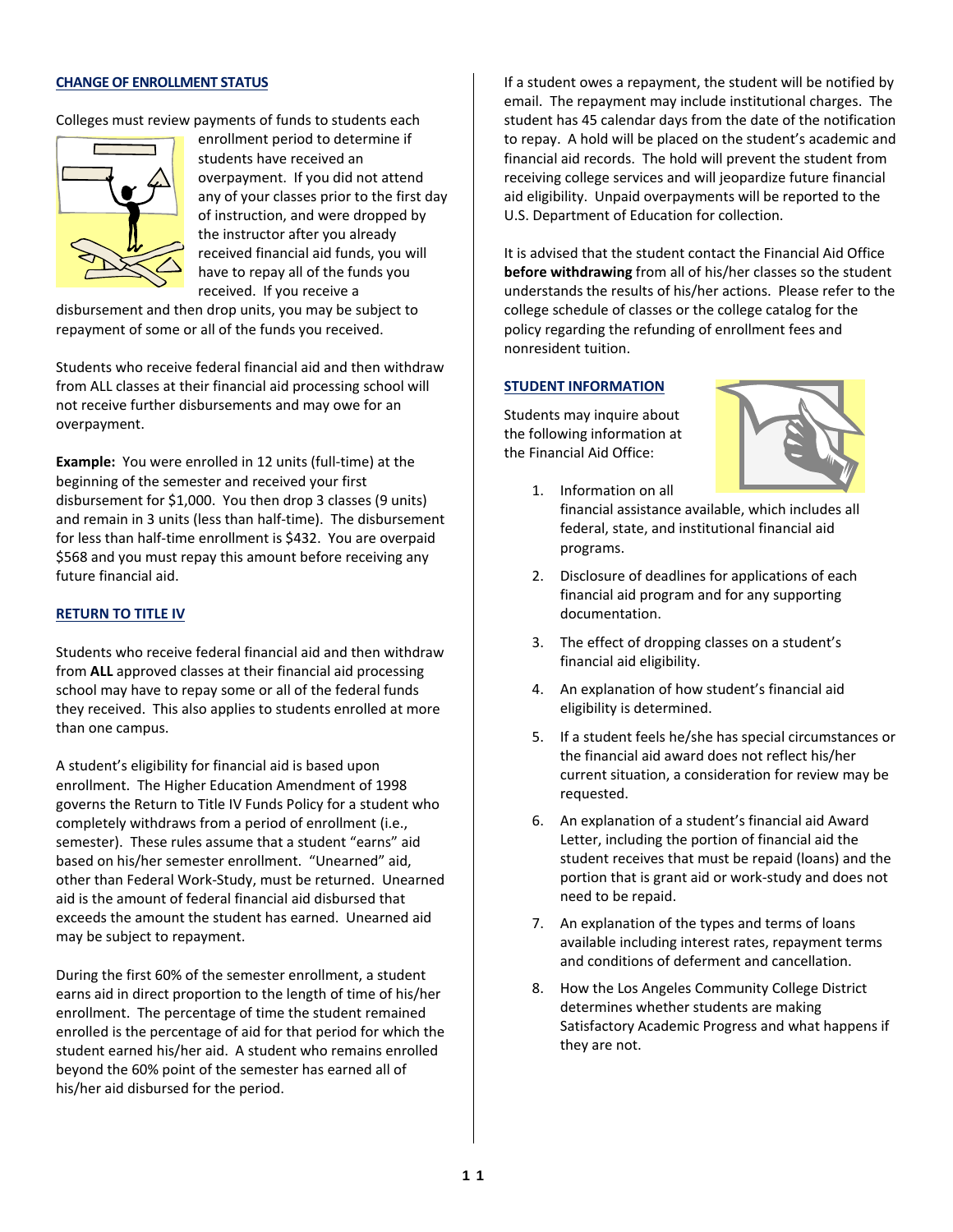#### **STUDENT RESPONSIBILITIES**

# **SATISFACTORY ACADEMIC PROGRESS (SAP) POLICY**

Students must take responsibility for:

- 1. All official communication will be done through the LACCD issued email. Students are responsible for checking their email on a regular basis.
- 2. Submitting all financial aid applications and requested documents by specified deadlines.
- 3. Having a valid Social Security Number (SSN) on file in the Admissions & Records Office for the purposes of processing and reporting federal aid and most state aid (this does not apply to California Dream Act applicants).
- 4. Enrolling in an eligible program, which is defined as a certificate (Certificate of Achievement), an associate degree (AA/AS), or a two‐year academic transfer program that is acceptable for full credit toward a baccalaureate degree. Students must declare an eligible educational goal and major.
- 5. Maintaining Satisfactory Academic Progress (SAP) standards.
- 6. Completing all financial aid forms ACCURATELY AND COMPLETELY. If this is not done, aid could be delayed. Errors must be corrected before any financial aid can be disbursed.
- 7. Reading and understanding all financial aid forms and information. We advise students to retain copies of all documents submitted.
- 8. Choosing a financial aid processing school to process financial aid. Students MAY NOT receive financial aid from more than one institution at the same time or periods of overlapping terms (except for the BOG Fee Waiver).
- 9. Notifying the appropriate entity (college, lender, California Student Aid Commission, U.S. Department of Education, etc.) of changes in your name, address, school enrollment status, or transfer to another college.
- 10. Drop or withdraw from classes for which you are no longer attending and actively participating.
- 11. Repaying financial aid funds if it is determined that the student was ineligible to receive funds for any reason (i.e., Return to Title IV, overpayments, over‐ awards).
- 12. Provide accurate information. Intentional misreporting of information on application forms for financial aid is a violation of the law and is considered a criminal offense subject to penalties under the U.S. Criminal Code, and the denial of the student's application. Additionally, regulations require that all cases of suspected fraud emanating from misrepresentation be reported to the Office of Inspector General.

# **General Information**



In accordance with the Higher Education Act of 1965, as amended, the Los Angeles Community College District (LACCD) established the following standards of Satisfactory Academic Progress (SAP).

These standards apply to all students who apply for and receive financial aid from the programs listed below.

- Federal Pell Grant
- Iraq and Afghanistan Service Grant
- Federal Supplemental Educational Opportunity Grant (FSEOG)
- Federal Work-Study (FWS)
- Federal Perkins Loan
- Federal Nursing Loan
- Federal Direct Stafford (Student) and PLUS (Parent) Loan
- Cal Grant (B and C)
- Child Development Grant
- California Chafee Grant
- California National Guard Education Assistance Award Program (CNG EAAP)

Current and previous coursework earned at any college within the LACCD will be reviewed for compliance with the standards put forth in this policy. Units reported on transcripts submitted to Admissions & Records Offices in the LACCD will be evaluated for SAP purposes.

# **Consortium Classes**

- All classes throughout the LACCD will be included when reviewing satisfactory academic progress.
- For students aided under a Consortium Agreement with colleges **outside** the LACCD, consortium class units will be counted during satisfactory academic progress review.

# **Transfer Units**

Transfer units from institutions outside the LACCD will be counted for SAP standing. Transfer units are added when the institution receives transcripts from outside the district.

# **General Requirements**

Students receiving financial aid must be enrolled in an eligible program. An eligible program is defined as:

- A certificate program (Certificate of Achievement) that prepares a student for gainful employment in a recognized occupation, **or**
- An associate degree (AA or AS), **or**
- A two‐year academic transfer program that is acceptable for full credit toward a bachelor's degree.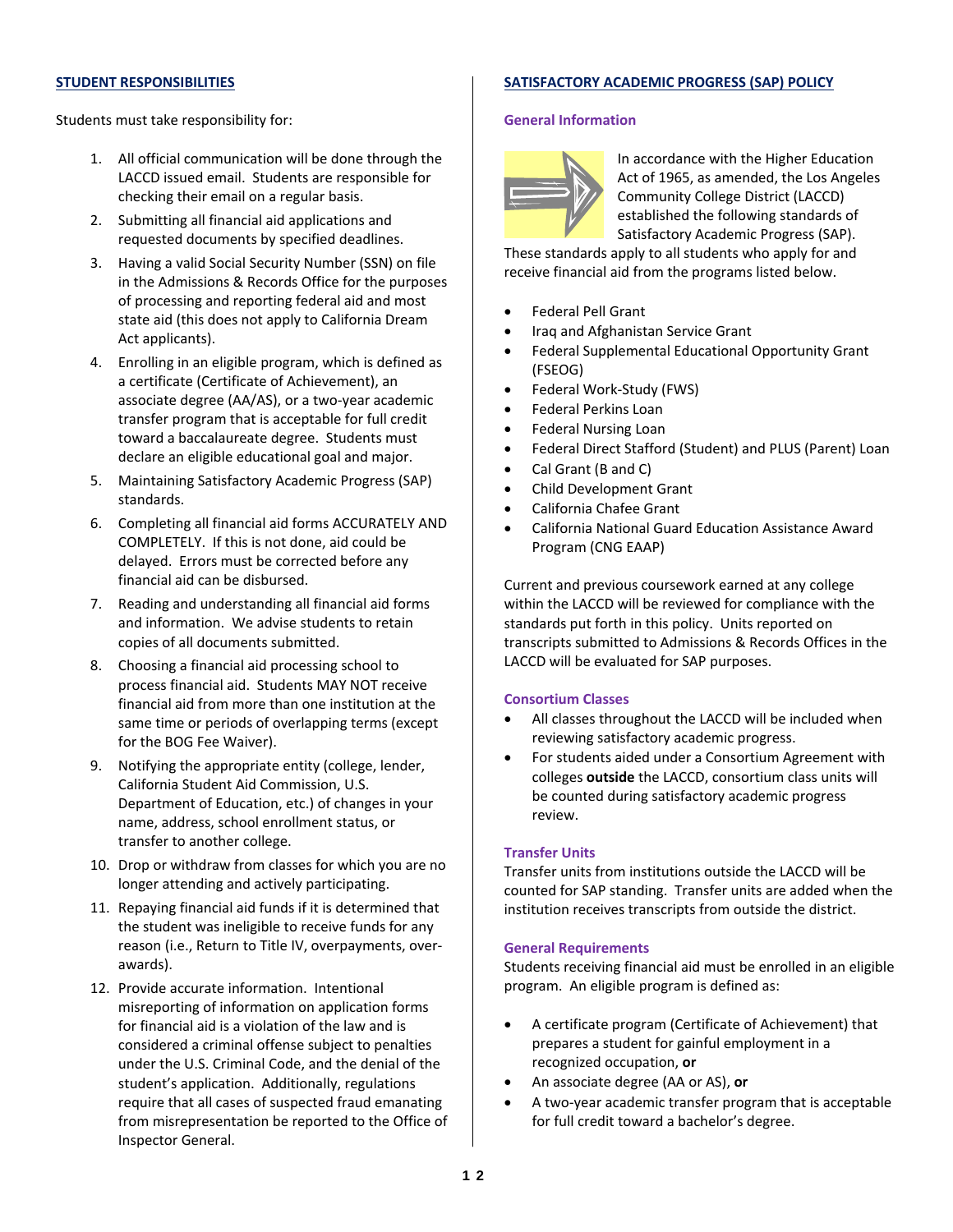# **Satisfactory Academic Progress Standards**

To meet satisfactory academic progress standards students must:

- Maintain a 2.0 or higher cumulative GPA (Grade Point Average).
- Complete a minimum of 67% cumulative units attempted.
	- o Entries recorded in the student's academic record as Incomplete (INC), No Pass (NP), and/or Withdrawal (W) are considered non‐grades and must be 33% or less than the cumulative units attempted.
- Have attempted fewer than ninety (90) units for students who indicate an AA/AS degree and/or transfer program as their educational goal.
	- o Remedial ESL and other remedial classes classified as "Basic Skills" classes are excluded from the ninety (90) unit limit when determining attempted units.
	- o Students who have already earned an associate or higher degree outside the LACCD will need to follow the petition process.
	- o In Progress (IP) grades count as attempted units in the maximum time frame only. They do not affect cumulative grade point average in the qualitative measure nor are they included as completed units in the quantitative measure.

# **Application of Standards**

- Satisfactory Academic Progress for financial aid applicants will be determined at the end of each payment period/semester.
- Students who are initially in good standing but now have a cumulative GPA of less than 2.0 and/or their cumulative non‐grades are greater than 33% will receive Warning Letters but remain eligible for the following term of enrollment in the LACCD.
- Students will be **disqualified** if they have one or more of the following academic deficiencies:
	- o Total units attempted (excluding remedial ESL and other remedial classes) are equal to or greater than ninety (90).
	- o Associate or higher degree earned outside the LACCD.
	- o Cumulative GPA is less than 2.0 following a semester for which the student received a Warning Letter.
	- o Cumulative Non‐Grades are greater than 33% following a semester for which the student received a Warning Letter.
- Students who are disqualified from financial aid will be notified by email and receive information regarding the petition process.
- A student who has been disqualified at **any** college in the LACCD is disqualified at **all** colleges within the LACCD.

# **Maximum Time Length**

Students who are attending for the purpose of obtaining an Associate of Arts degree (AA), an Associate of Science degree (AS), or completion of requirements for transfer to a four‐ year college need to complete their objective before reaching the ninety (90) unit limit. Some certificate programs may be completed in less time than that required for the Associate of Arts (AA), Associate of Science (AS), and transfer programs.

Exceptions may be made when the requirements of a student's objective cause the student to exceed the maximum time limit.

The table below shows the normal completion time and maximum time for certificate programs of varying lengths.

| Units for a        | Normal length | <b>Maximum</b> |
|--------------------|---------------|----------------|
| <b>Certificate</b> |               | Length         |
| 16 to 24           | 2 semesters   | 3 semesters    |
| 25 to 36           | 3 semesters   | 5 semesters    |
| 37 to 48           | 4 semesters   | 6 semesters    |

Students enrolled in a certificate program may continue to qualify for financial aid until they reach the ninety (90) attempted unit limit, six (6) full‐time semesters, or the equivalent, if they are planning to obtain an associate degree (AA or AS), or to transfer to a four‐year school in addition to obtaining the certificate.

Summer and Winter terms are included in the evaluation of Satisfactory Academic Progress standards. Summer is considered a separate semester for evaluation purposes. Winter, as it is combined with Fall semester for disbursement purposes, will be included with Fall semester for SAP evaluation purposes.

# **FRAUD**

A student who attempts to obtain financial aid by fraudulent means will be suspended from financial aid for unsatisfactory conduct. The college will report such instances to local law enforcement agencies, to the California Student Aid Commission, and to the U.S. Department of Education Office of Inspector General. Restitution of any financial aid received in such manner will be required.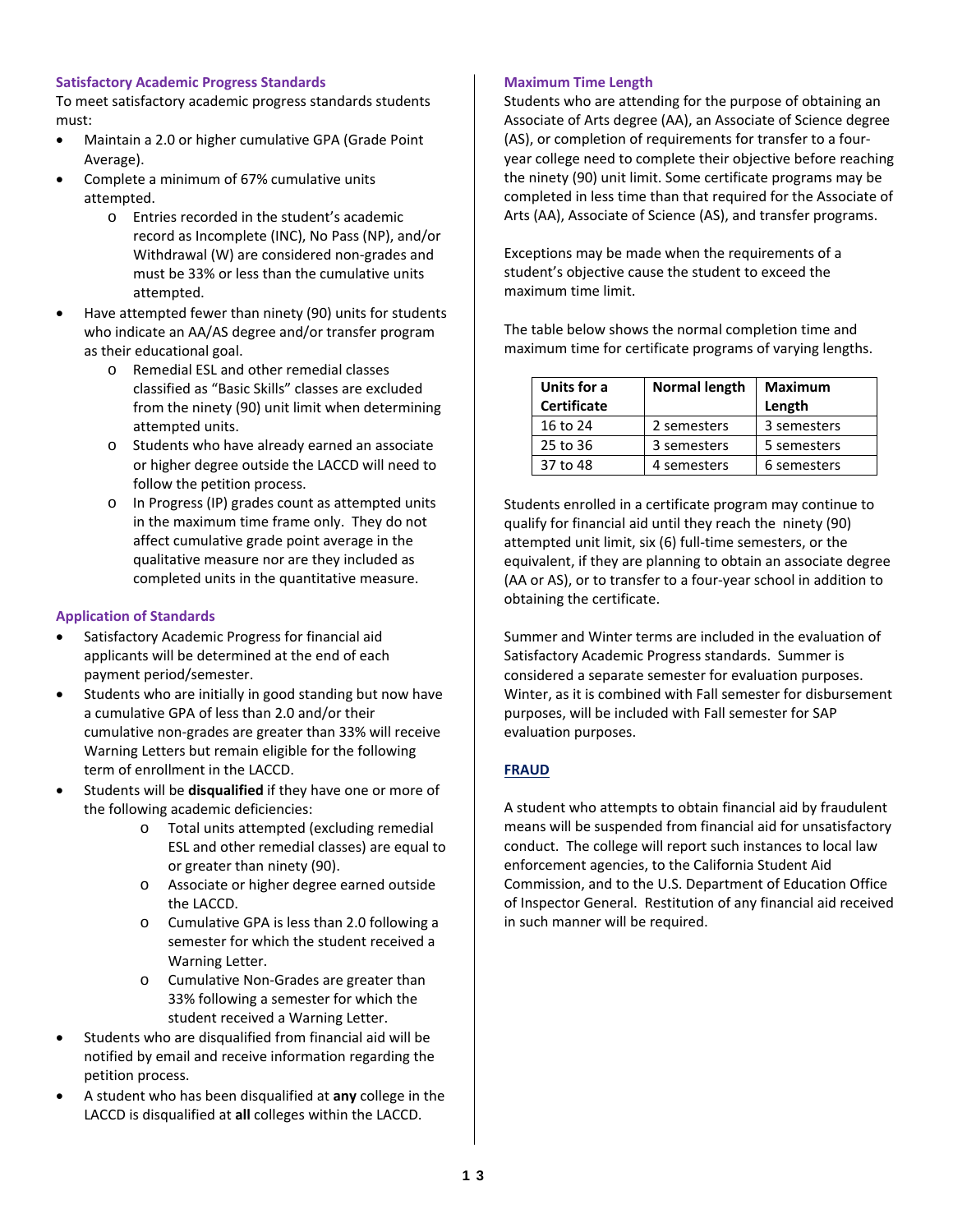#### **OTHER INFORMATION YOU SHOULD KNOW**

| <b>FEDERAL SCHOOL CODES</b><br>(for use on the FAFSA and California Dream Act Application) |                                     |  |  |  |  |
|--------------------------------------------------------------------------------------------|-------------------------------------|--|--|--|--|
| 001222                                                                                     | <b>East Los Angeles College</b>     |  |  |  |  |
| 001223                                                                                     | Los Angeles City College            |  |  |  |  |
| 001224                                                                                     | Los Angeles Harbor College          |  |  |  |  |
| 012550                                                                                     | <b>Los Angeles Mission College</b>  |  |  |  |  |
| 001226                                                                                     | Los Angeles Pierce College          |  |  |  |  |
| 007047                                                                                     | Los Angeles Southwest College       |  |  |  |  |
| 001227                                                                                     | Los Angeles Trade Technical College |  |  |  |  |
| 001228                                                                                     | Los Angeles Valley College          |  |  |  |  |
| 008596                                                                                     | <b>West Los Angeles College</b>     |  |  |  |  |
|                                                                                            |                                     |  |  |  |  |

Information regarding the various accreditations or licenses under which each LACCD campus operates is available through the Office of Academic Affairs and/or the Admissions & Records Offices at the individual colleges.

#### **RETENTION**

Information regarding the retention of Los Angeles Community College District students can be obtained from the Admissions & Records Office of each campus.

#### **SUBSTANCE ABUSE**

Each college is required to provide information to students aimed at preventing substance (drug and alcohol) abuse. *Contact the Student Health Center for details on what information and/or services are available at your college.*

#### **STATE TAX OFFSET**



Students should be aware that state income tax refunds might be offset by the institution for repayment of financial aid funds if it is determined the students were ineligible to receive funds, have defaulted on a student loan,

or owe other debts to the school.

#### **FREQUENTLY USED WEBSITES**

www.elac.edu – East Los Angeles College www.lacitycollege.edu – Los Angeles City College www.lahc.edu – Los Angeles Harbor College www.lamission.edu – Los Angeles Mission College www.piercecollege.edu – Los Angeles Pierce College www.lasc.edu – Los Angeles Southwest College www.lattc.edu – Los Angeles Trade Technical College www.lavc.edu – Los Angeles Valley College www.wlac.edu – West Los Angeles College www.laccd.edu – Los Angeles Community College District (LACCD) www.csac.ca.gov – California Student Aid Commission (CSAC) www.caldreamact.org – California Dream Act application (CSAC) www.webgrants4students.org – Manage your Cal Grant (CSAC) www.calgrants.org – Information about Cal Grants (CSAC)

www.fafsa.gov – Free Application for Federal Student Aid (FAFSA) on the Web, the U.S. Department of Education's (USDE) official site for completing the FAFSA www.studentloans.gov – Direct Loan Information (USDE) www.studentaid.gov – online resources for wide range of financial aid topics (USDE) www.FAFSA4caster.ed.gov – learn the basics of financial aid (USDE) www.nslds.ed.gov – National Student Loan Data System (USDE) – check your federal student loans and Pell Grant usage www.pin.ed.gov - sign up for a Federal Student Aid Personal Identification number/PIN (USDE) www.fastweb.com – scholarship search engine www.collegeboard.com - scholarship search engine

www.collegeanswer.com – scholarship search engine www.finaid.org – online financial planning/calculator www.irs.gov - Internal Revenue Service site for tax information www.ssa.gov – U.S. Social Security Administration www.sss.gov - Selective Service System www.mylaccdcard.com - Higher One online site

#### **EQUAL OPPORTUNITY**

The Los Angeles Community College District is committed to a philosophy of equal opportunity/equal access in all its employment, educational programs, and services. Thus, we are firmly committed to a policy of nondiscrimination on the basis of race, color, national origin, ancestry, religion, creed, sex, age, disability, marital status, sexual orientation, or veteran status in our employment or educational programs and activities.

In order to ensure the proper handling of all civil rights matters, each college in the District has its own Affirmative Action Representative, Title IX/Sex‐Equity Coordinator, Section 504, Coordinator of Disabled Programs, and an Ombudsperson. Direct initial inquiries to: District Office of Affirmative Action Programs and Services, (213) 891‐2315.

#### **TELEPHONE NUMBERS**

please contact the following:

For more information about federal and state aid programs and related services,



| <b>Federal Student Aid Information Center</b>      | 1-800-4-FED-AID |  |  |
|----------------------------------------------------|-----------------|--|--|
|                                                    | 1-800-433-3243  |  |  |
| TTY users (for hearing impaired)                   | 1-800-730-8913  |  |  |
| Callers in locations without access to 800         |                 |  |  |
| numbers (this is not a toll free number)           | 1-319-337-5665  |  |  |
| USDE Office of Inspector General (USDE OIG)        | 1-800-647-8733  |  |  |
| <b>California Student Aid Commission (CSAC)</b>    | 1-888-CA-Grant  |  |  |
|                                                    | 1-888-224-7268  |  |  |
| Loan Origination Center's Consolidation Department |                 |  |  |
|                                                    | 1-800-557-7392  |  |  |
| <b>TTY</b> users                                   | 1-800-557-7395  |  |  |
| <b>Direct Loan Servicing Center</b>                | 1-800-848-0979  |  |  |
| TTY users                                          | 1-800-848-0983  |  |  |
| <b>Selective Service Registration</b>              | 1-847-688-6888  |  |  |
| TTY users                                          | 1-847-688-2567  |  |  |
| <b>Social Security Administration</b>              | 1-800-772-1213  |  |  |
| TTY users                                          | 1-800-325-0778  |  |  |
| myLACCDcard (Higher One)                           | 1-877-524-3985  |  |  |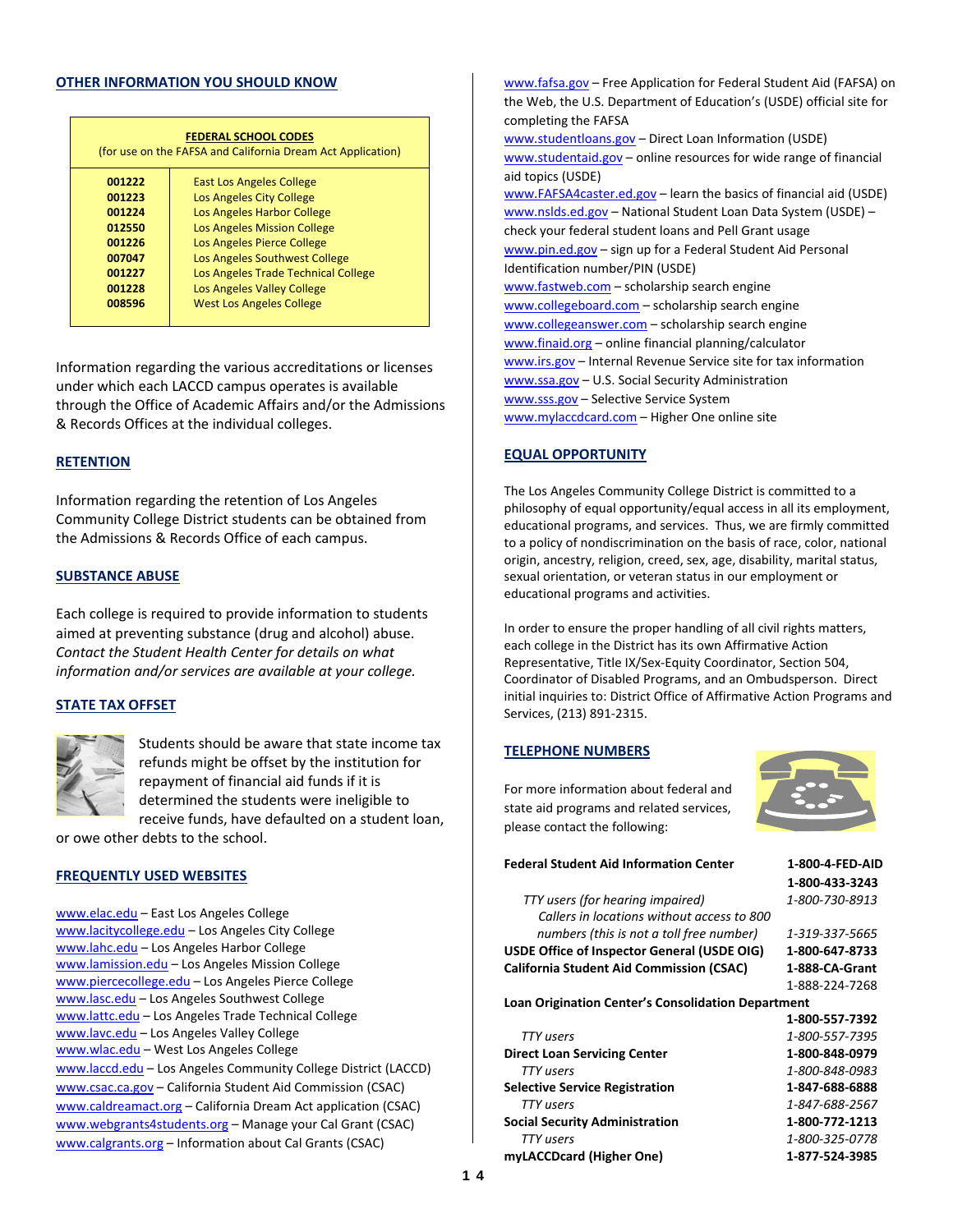| <b>NOTES</b> | <b>NOTES</b> |
|--------------|--------------|
|              |              |
|              |              |
|              |              |
|              |              |
|              |              |
|              |              |
|              |              |
|              |              |
|              |              |
|              |              |
|              |              |
|              |              |
|              |              |
|              |              |
|              |              |
|              |              |
|              |              |
|              |              |
|              |              |
|              |              |
|              |              |
|              |              |
|              |              |
|              |              |
|              |              |
|              |              |
|              |              |
|              |              |
|              |              |
|              |              |